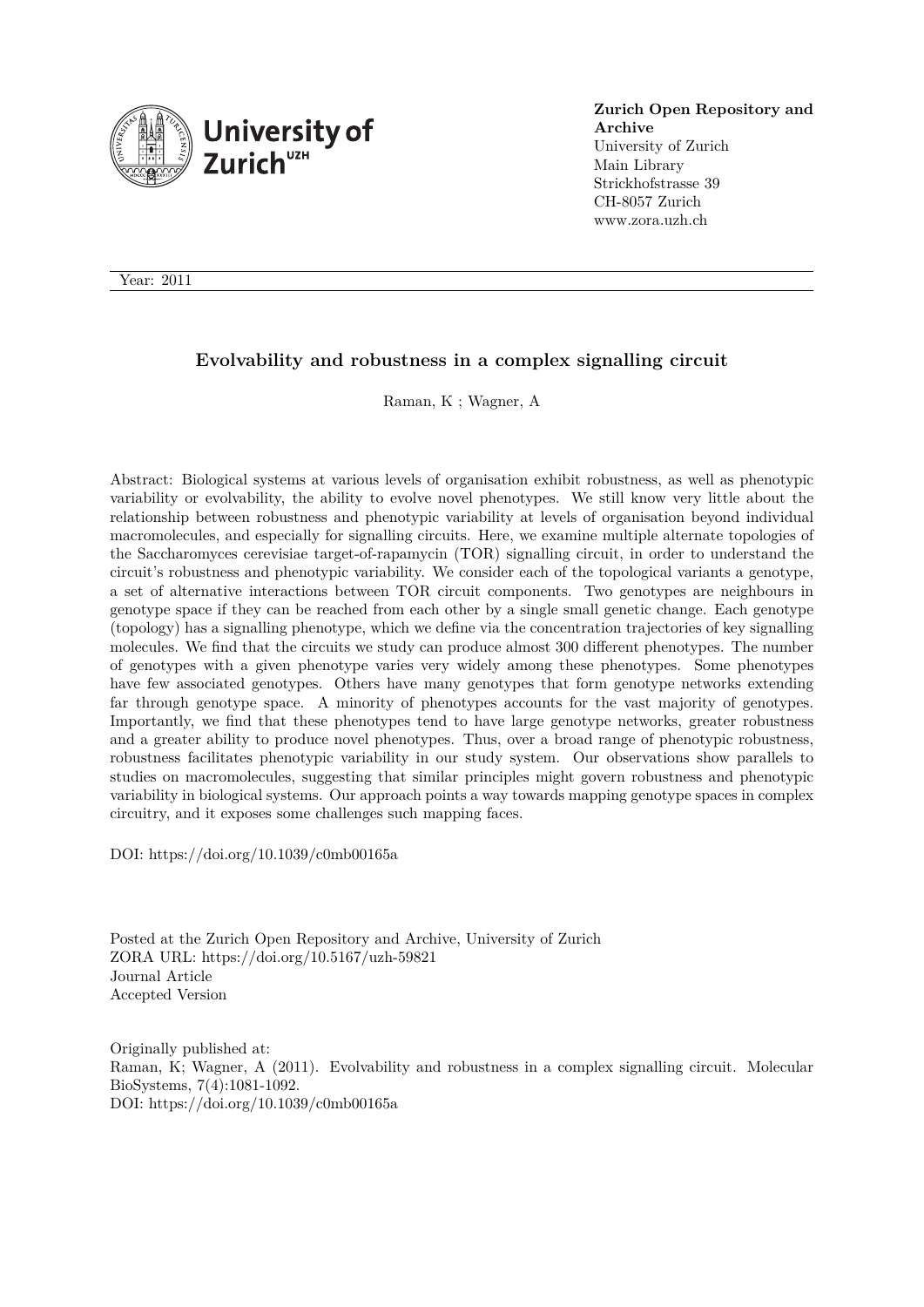## Evolvability and robustness in a complex signalling circuit

Karthik Raman<sup>1,2</sup> and Andreas Wagner<sup>∗1,2,3</sup>

<sup>1</sup>Department of Biochemistry, University of Zürich, Winterthurerstrasse 190, 8057 Zürich, Switzerland <sup>2</sup>*Swiss Institute of Bioinformatics, Quartier Sorge, Batiment Genopode, 1015 Lausanne, Switzerland* <sup>3</sup>*The Santa Fe Institute, 1399 Hyde Park Road, Santa Fe, NM 87501, USA*

#### **Summary**

Biological systems at various levels of organisation exhibit robustness, as well as phenotypic variability or evolvability, the ability to evolve novel phenotypes. We still know very little about the relationship between robustness and phenotypic variability at levels of organisation beyond individual macromolecules, and especially for signalling circuits. Here, we examine multiple alternate topologies of the *Saccharomyces cerevisiae* target-of-rapamycin (TOR) signalling circuit, in order to understand the circuit's robustness and phenotypic variability. We consider each of the topological variants a genotype, a set of alternative interactions between TOR circuit components. Two genotypes are neighbours in genotype space if they can be reached from each other by a single small genetic change. Each genotype (topology) has a signalling phenotype, which we define via the concentration trajectories of key signalling molecules. We find that the circuits we study can produce almost 300 different phenotypes. The number of genotypes with a given phenotype varies very widely among these phenotypes. Some phenotypes have few associated genotypes. Others have many genotypes that form genotype networks extending far through genotype space. A minority of phenotypes accounts for the vast majority of genotypes. Importantly, we find that these phenotypes tend to have large genotype networks, greater robustness and a greater ability to produce novel phenotypes. Thus, over a broad range of phenotypic robustness, robustness facilitates phenotypic variability in our study system. Our observations show parallels to studies on macromolecules, suggesting that similar principles might govern robustness and phenotypic variability in biological systems. Our approach points a way towards mapping genotype spaces in complex circuitry, and it exposes some challenges such mapping faces.

### **Introduction**

Biological macromolecules such as proteins and RNA show intriguing properties that increase their ability to withstand perturbations, as well as to evolve novel phenotypes with new functions. Their genotypes — amino acid or nucleotide sequences — exist in vast genotype spaces. Genotypes that form the same phenotype — a secondary or tertiary structure with a specific function — are connected into large neutral networks or genotype networks  $1-5$ . Individual genotypes in such a network have many

<sup>∗</sup>Corresponding author. E-mail: aw@bioc.unizh.ch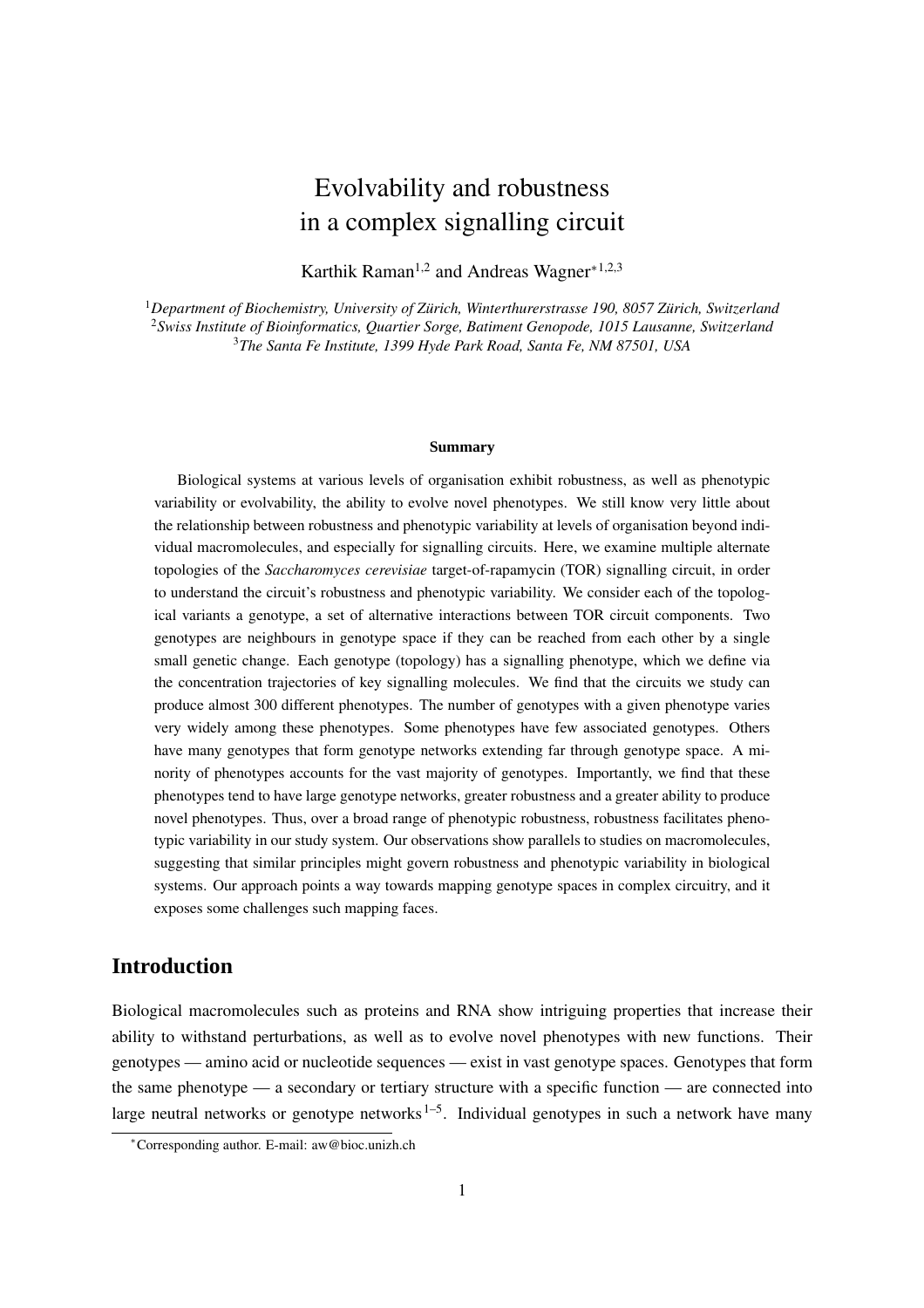neighbours with the same phenotype. They are therefore to some extent robust to mutations that change single amino acids or nucleotides<sup>5,6</sup>. At the same time, through evolutionary exploration of a genotype network, these molecules encounter novel phenotypes in the immediate vicinity of the genotype network, some of which may be useful evolutionary adaptations  $4-7$ . The existence of such genotype networks is thus important for the evolvability of molecules.

Although much is known about how different molecular genotypes and their phenotypes are organised in genotype space, much less is known in this regard about biological systems on higher levels of organisation, that is, about biological networks. We increasingly appreciate that biological systems on multiple levels of organisation are robust to perturbations. They remain able to continue performing their functions, even in the face of environmental or genetic perturbations  $8-14$ . This feature emerges from how phenotypes form from genotypes, and how phenotypes are distributed in genotype space. However, with few exceptions<sup>7,15–18</sup>, we know little about this organisation. Our ignorance in this area is especially stark for the complex signalling circuits that play key roles in many physiological and developmental processes  $19-23$ . How do circuit genotypes map onto circuit phenotypes, and how are the resulting signalling phenotypes distributed in genotype space? Does their organisation in genotype space have implications for their robustness, as well as for their ability to evolve new phenotypes? We here address these questions for a biochemically realistic model of a eukaryotic signalling circuit, namely the target of rapamycin (TOR) signalling circuit in the budding yeast *Saccharomyces cerevisiae* 21,24–26 .

Quantitative modelling of biological systems forms the cornerstone of systems biology<sup>27,28</sup>. Modelling and simulation provide powerful means for developing and testing hypotheses on the function and behaviour of complex biological systems. Quantitative models have been useful in furthering the understanding of many biological systems 29–32. Examples include bacterial chemotaxis <sup>33</sup>, early *Drosophila* development  $10$ , and synthetic oscillator circuits  $34$ . Different models of the same process may differ in their parameters, or in their topology, the qualitative interaction pattern of circuit components. Alternative circuit topologies often represent variants in circuit structures that can evolve through accumulating small genotypic changes on evolutionary time scales <sup>35–37</sup>.

In this study, we ask how topological changes in the TOR signalling circuit in *S. cerevisiae* affect the circuit's behaviour. Tor is a highly conserved atypical protein kinase that controls the growth of proliferating yeast, fly and mammalian cells in response to nutrients<sup>25,26</sup>. It is the target of rapamycin, an immuno-suppressant and anti-cancer drug. Despite several biochemical experiments aimed at characterising the components and the mechanisms of the TOR signalling circuit  $24,38-43$ , uncertainty prevails about the qualitative interactions between various circuit components — the circuit topology and the parameters describing the quantitative dynamics of these components. Recently, Kuepfer and co-workers proposed multiple alternate dynamic models for TOR signalling in *S. cerevisiae* <sup>24</sup>. Specifically, these authors proposed a *core* topology of TOR signalling, consisting of molecular interactions and reactions that are well-understood, along with 18 *extensions* to the core (Fig. 1). Each extension can be viewed as a variant of the signalling circuit that affects a set of elementary molecular interactions (Table S1, ref. 24), and represents a hypothesis about the mechanism of TOR signalling. Individual extensions are based on direct and indirect evidence from biochemical experiments (Table S1). For example, variant  $V_1$  is based on a study by Hall and co-workers, who suggest that Tip41p is phosphorylated at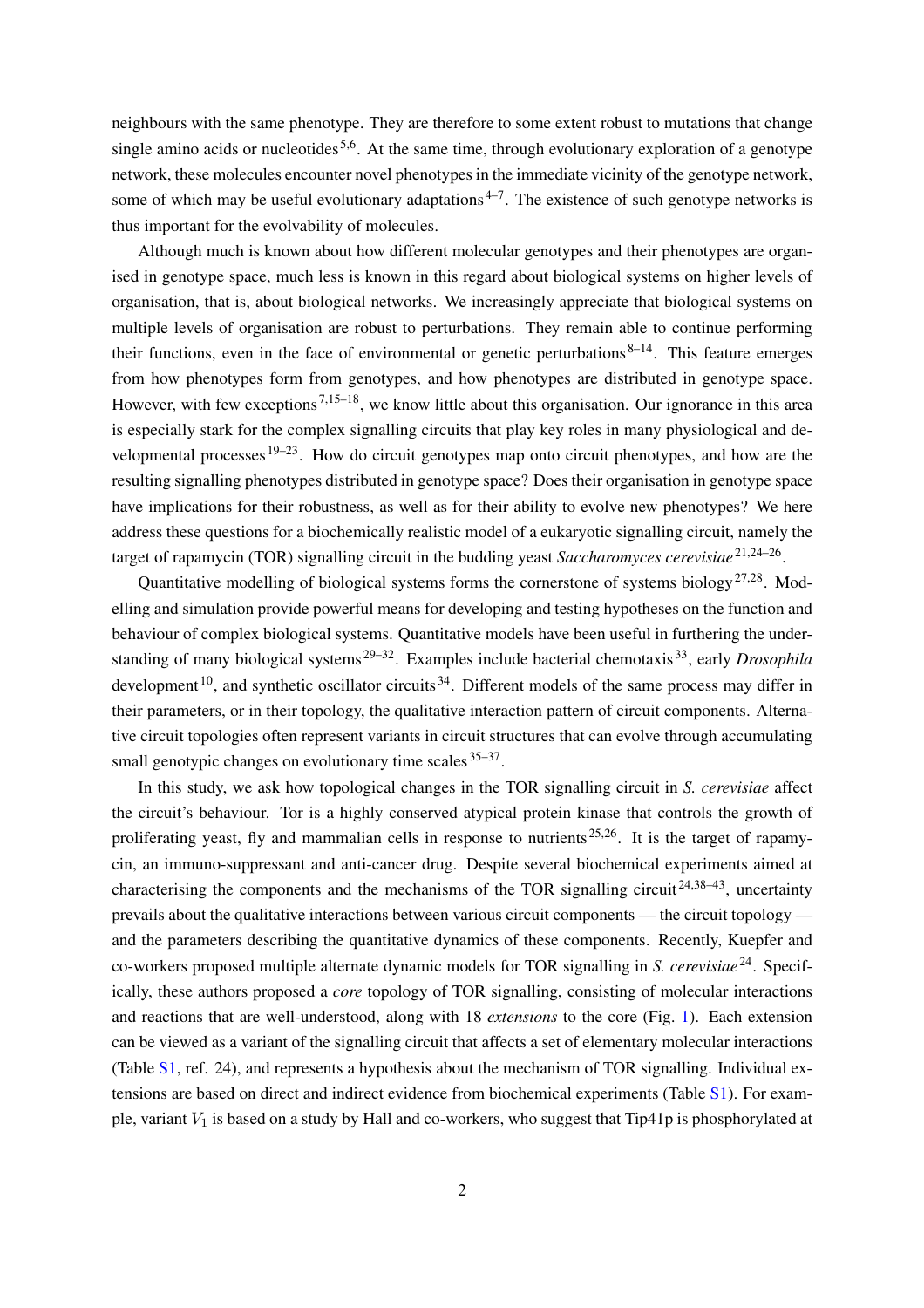multiple sites, based on immuno-precipitation of Tip41p followed by treatment with phosphatase<sup>41</sup>. The complex formation between Tap42p and Pph21/22p or Sit4p (variants  $V_{17}$  and  $V_{18}$ ) has been suggested by Di Como and Arndt<sup>38</sup>, based on the co-precipitation of Tap42p with Sit4p, as well as with Pph21/22p. Jiang and Broach<sup>40</sup> hypothesise that the Tap42p–Pph21/22p complex would protect substrate phosphoproteins from dephosphorylation by PP2A or other phosphatases (variant  $V_2$ )<sup>40</sup>; this hypothesis is able to account for many of their observations on the effects of over-expressing or activating Tap42p. Each combination of these and other elementary variants of the TOR signalling mechanism leads to a different topology of the signal transduction circuit.

Any one yeast strain would typically harbour only one circuit topology. We can think of this topology as the signalling circuit's *genotype*, a pattern of molecular interactions that is ultimately encoded in the strain's genome. Other topologies, formed by different combinations of elementary variants may occur in different yeast strains, or in one of several species closely related to *S. cerevisiae*, although such variants have thus far not been characterised in yeasts. By examining all topologies, we may get insights into different evolutionary trajectories that a signalling circuit may take.

A signalling circuit's *phenotype* includes the concentrations of signalling molecules, and how this concentration changes in response to environmental signals. We here determined the *phenotype* of each TOR circuit topology based on the concentration trajectories of several key proteins/complexes (see Methods). Specifically, we clustered these trajectories to group similar 'signalling behaviours', into different *phenotypes*.

By mapping the topology of a signal transduction circuit to a genotype, and by computing a signalling phenotype from this genotype, we can address a number of questions with implications for circuit evolution: can one alter the topology of a signal transduction circuit without affecting its behaviour? Can signal transduction circuits with significantly different topologies exhibit the same behaviour? Do different topologies have very different or similar behaviours? How diverse is the range of novel behaviours that variation in a single topology can produce? We here address these questions by studying multiple alternate circuit topologies for TOR signalling, and their phenotypes.

#### **Results**

The possible combinations of the 18 elementary variants we consider create  $2^{18} > 2.6 \times 10^5$  circuit topologies. After eliminating incompatible combinations of such variants (see Methods),  $6.9 \times 10^4$ topologies remain. To date, only few of them have been examined  $24$ . We here analyse all of them. To facilitate their comparison, and to relate our observations to previous work $4,5,7,15,16$ , we discretize both genotypes and phenotypes. Specifically, we represent each genotype as an 18-bit long Boolean vector (a vector with binary co-ordinates 0 or 1), where each bit indicates the presence or absence of one elementary variant (Table S1) in a circuit topology.

For the signalling circuits that we study here, it is challenging to map genotypes to different signalling behaviours, because these behaviours are *continuous* in nature. To obtain a classification of phenotypes, and a discrete mapping of genotypes to phenotypes, we therefore clustered the trajectories for the  $6.9 \times 10^4$  models to obtain 286 well-separated clusters, representative of different phenotypes (see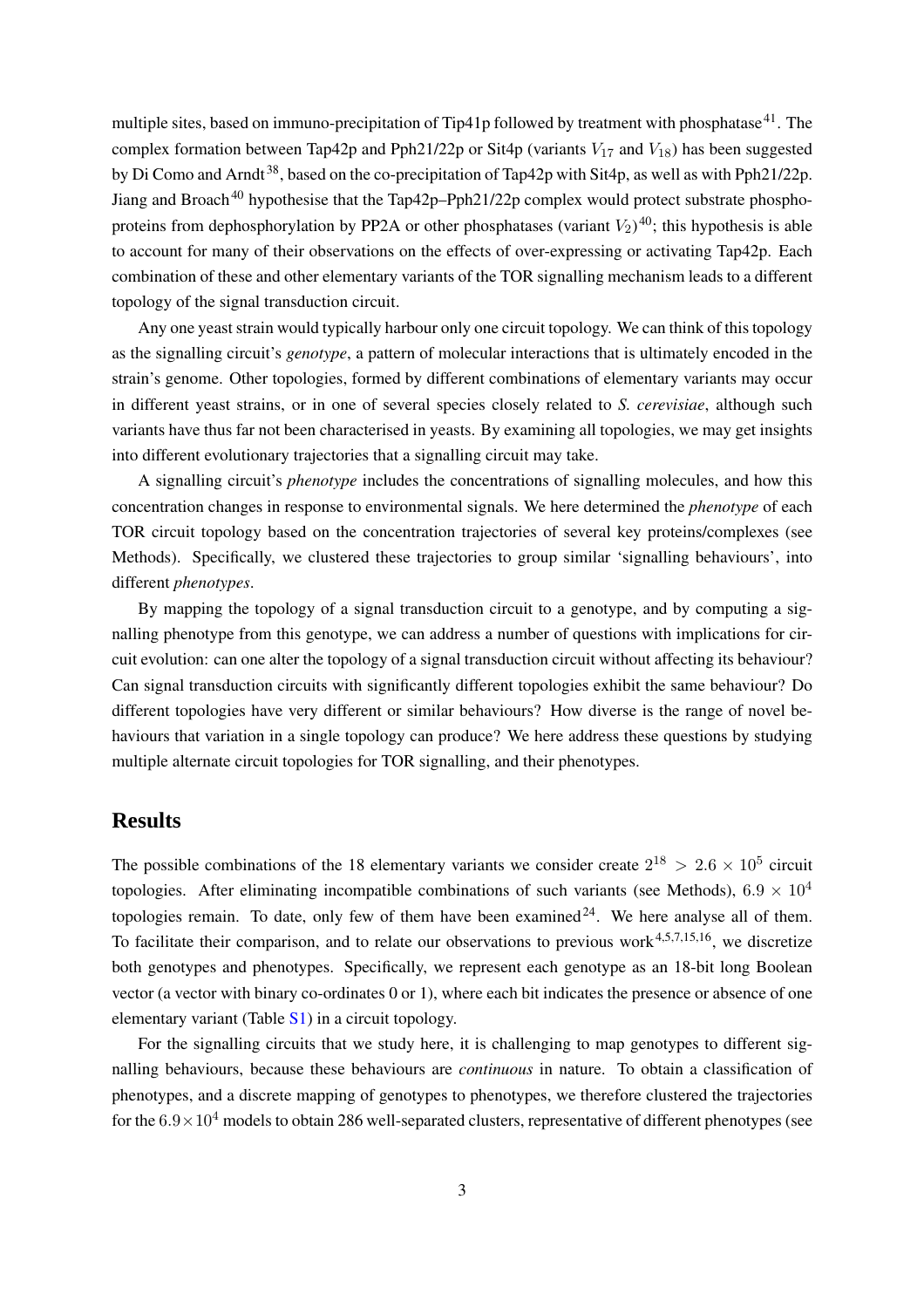Methods). Each 'trajectory' in this case represents a set of measurements of the (normalised) concentrations of key signalling molecules including Tap42p $\mathbb{P}(\mathbb{P})$  indicates phosphorylation), the Tip41p–Tap42p complex and the Tap42p $^{\circledR}$ –Sit4p complex, at a set of time points (see Methods). Our approach provides a clear separation of phenotypes into different clusters (Fig. S1).

To facilitate a systematic analysis, we also mapped the circuit topologies onto a graph. Each node in this graph represents a specific topology. Two topologies are neighbours and thus connected by an edge, if they differ in exactly one of the 18 elementary variants (Table S1). Any such difference can potentially be caused by a small genetic change. This graph is the *genotype space* for the set of TOR circuit topologies we study. A small portion of this space is shown in Fig. 1. The stubs emerging from the blue circles (representing topologies in the figure) indicate that each topology has multiple neighbours, of which only few are shown in detail. Since there are 18 elementary variants, each node in this graph has at most 18 neighbours.

All genotypes that adopt a given phenotype form this phenotype's *genotype set*. A genotype set can consist of one or more connected *genotype networks*, which are connected sub-graphs of genotype space. Such networks have also been called *neutral networks* <sup>1,6</sup>. We deliberately refrain from using the term neutral network here, because phenotypes in one of the clusters we study may not be neutral variants in the strict sense used by evolutionary biologists<sup>44</sup>. Genotype networks have very different sizes and differ in many of their properties, which may have implications for the evolutionary dynamics of these systems <sup>45</sup>. In the following sections, we discuss the genotype sets and genotype networks of the TOR signal transduction circuit.

**Most genotypes are contained in few genotype networks.** The  $6.9 \times 10^4$  genotypes of the TOR signalling circuit that we analysed display 286 different phenotypes. The size distribution of the genotype set for these 286 phenotypes is shown in Fig. 2A. The figure shows that a majority of the genotype sets are quite small, but multiple large sets exist as well. The largest genotype set has 21,633 genotypes. Fig. 2B illustrates a rank-ordered size distribution of genotype sets. It shows that most of the genotypes are contained in a minority of genotype sets. Specifically, the 57 largest genotype sets contain over 90% of all genotypes. We report results from most of the following analyses both for all genotype sets, and for those genotype sets that contain 90% of the genotypes, in order to eliminate biases caused by the many smaller networks that collectively contain few genotypes. For brevity, we will refer to the latter genotype sets as large genotype sets.

**Topologies sharing the same phenotype form highly connected networks.** Two extreme scenarios of genotype set organisation are possible, and a broad spectrum in between. In one scenario, all genotypes in a genotype set are disconnected. In this case, the entire genotype *set* is a fragmented collection of genotypes that cannot be reached from one another through phenotype-preserving evolutionary change. In the other scenario, the entire genotype set is connected and thus consists of only one genotype network. In this case, one can move from one topology to another on this network, through small evolutionary steps that leave the phenotype unchanged. We next analysed the connectedness of genotype sets.

Fig. 2C shows the distribution of the fraction of a genotype set occupied by its largest genotype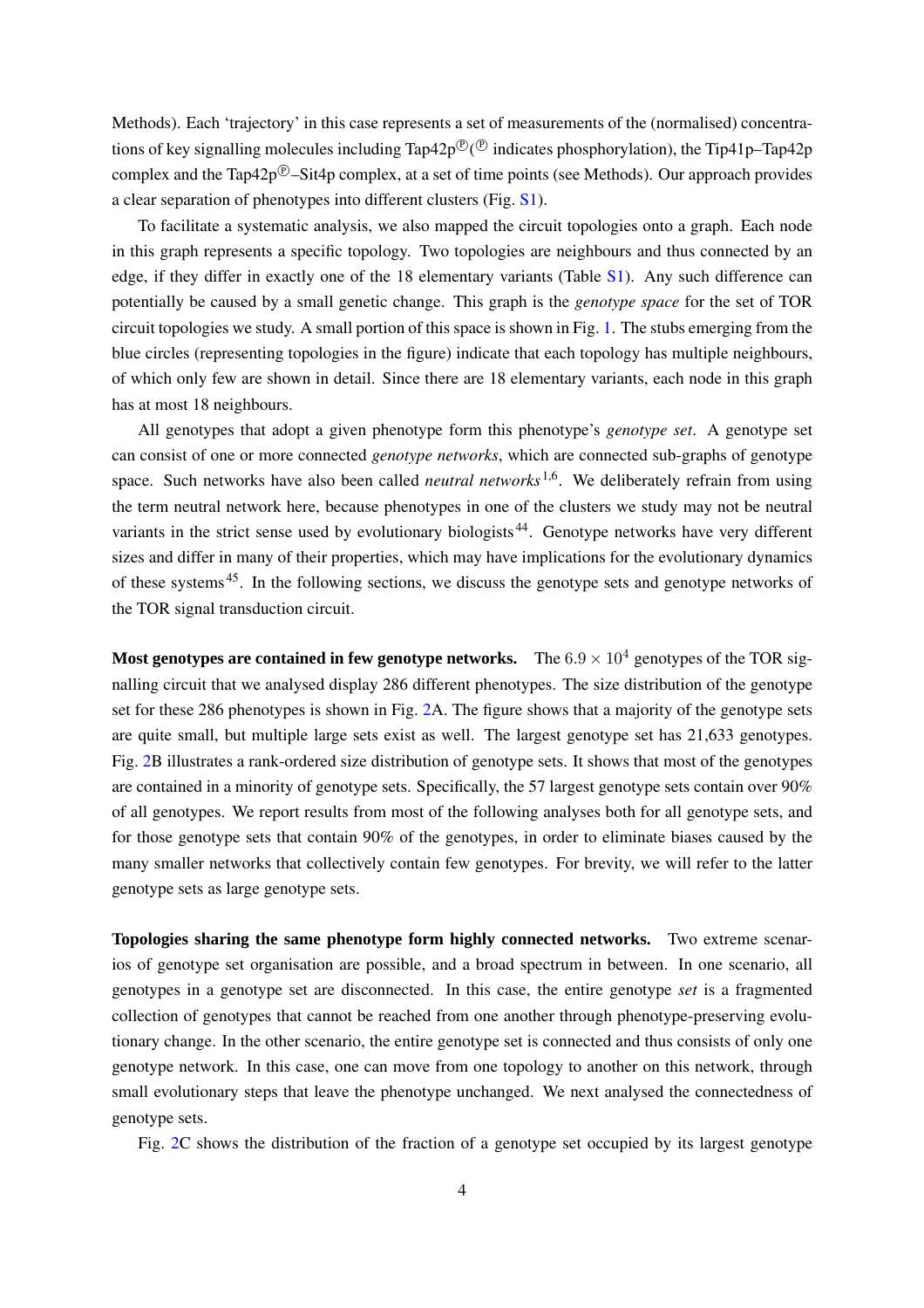network, for phenotypes corresponding to the large genotype sets. Fig. S2A shows the distribution for all genotype sets. For large genotype sets, merely 14% have the majority of their nodes contained in a single genotype network. The largest genotype set contains 21,633 genotypes, 21,307 of which are connected in a single genotype network. On such a large genotype network, one can change the circuit's topology (genotype) through small evolutionary steps dramatically, without altering the behaviour of the signalling circuit.

**Dissimilar genotypes can exhibit the same phenotype.** The distance between two genotypes can be calculated as the Hamming distance between the binary vectors representing the genotypes. This genotype distance corresponds to the number of elementary variants in which two circuit topologies differ. Within a genotype network, the maximal genotype distance indicates how different two genotypes sharing the same phenotype can be. Fig. 2D shows the distribution of the maximum genotype distance between any two genotypes in a genotype network, for the large genotype sets. We refer to this maximal distance as the diameter of the genotype network<sup>46</sup>. We express this distance as a fraction of the maximally possible distance, the diameter of genotype space, which is 18 in our model. Fig. S2B shows the distribution of maximum genotype distance, for all phenotypes.

The largest genotype set of size 21,633 contains the largest genotype network of size 21,307. This network has a diameter of 18, equal to the genotype space diameter. This network corresponds to a cluster of circuits whose phenotype is closest to the experimentally determined reference signalling phenotype 24,38–41. The second and third largest genotype networks have 6,913 and 4,446 genotypes, and show maximal distances of 17 and 16, respectively. The median distance for the 10 largest genotype networks, containing nearly 60% of all genotypes, is 15.5.

Fig. S3A shows, for all phenotypes, the association between the fraction of genotypes contained in the largest genotype network and this network's diameter. When only the large genotype sets are considered (Fig. S3B), a significant positive correlation is seen between the two quantities: unsurprisingly, phenotypes that have a greater fraction of their genotypes connected in a single network also have a relatively larger diameters. However, this correlation disappears when smaller networks are included (Fig. S3A). The reason is that many of the phenotypes have fragmented genotype sets with very small networks, which must have small diameters. Taken together, these observations indicate that circuit genotypes with a given phenotype can be very diverse. Phenotypes with large genotype sets can well differ in most of the elementary topological variants we study. For such phenotypes, one can move through the associated genotype network via single changes of elementary topological variants, and change the topology of a signal transduction circuit dramatically, while preserving similar signalling behaviour. However, for many phenotypes with small or fragmented genotype sets, such flexibility is much more limited.

**Robust phenotypes have larger genotype sets.** The patterns of genotype network connectivity we discussed above (Fig. 2C) also have implications for robust signalling behaviour. In a highly fragmented or small genotype set, many mutations (changes in topology) would lead to a change in the signalling phenotype. The other extreme is a large genotype set consisting of only one large genotype network. In such a network, individual genotypes can have many neighbours — circuits differing in only one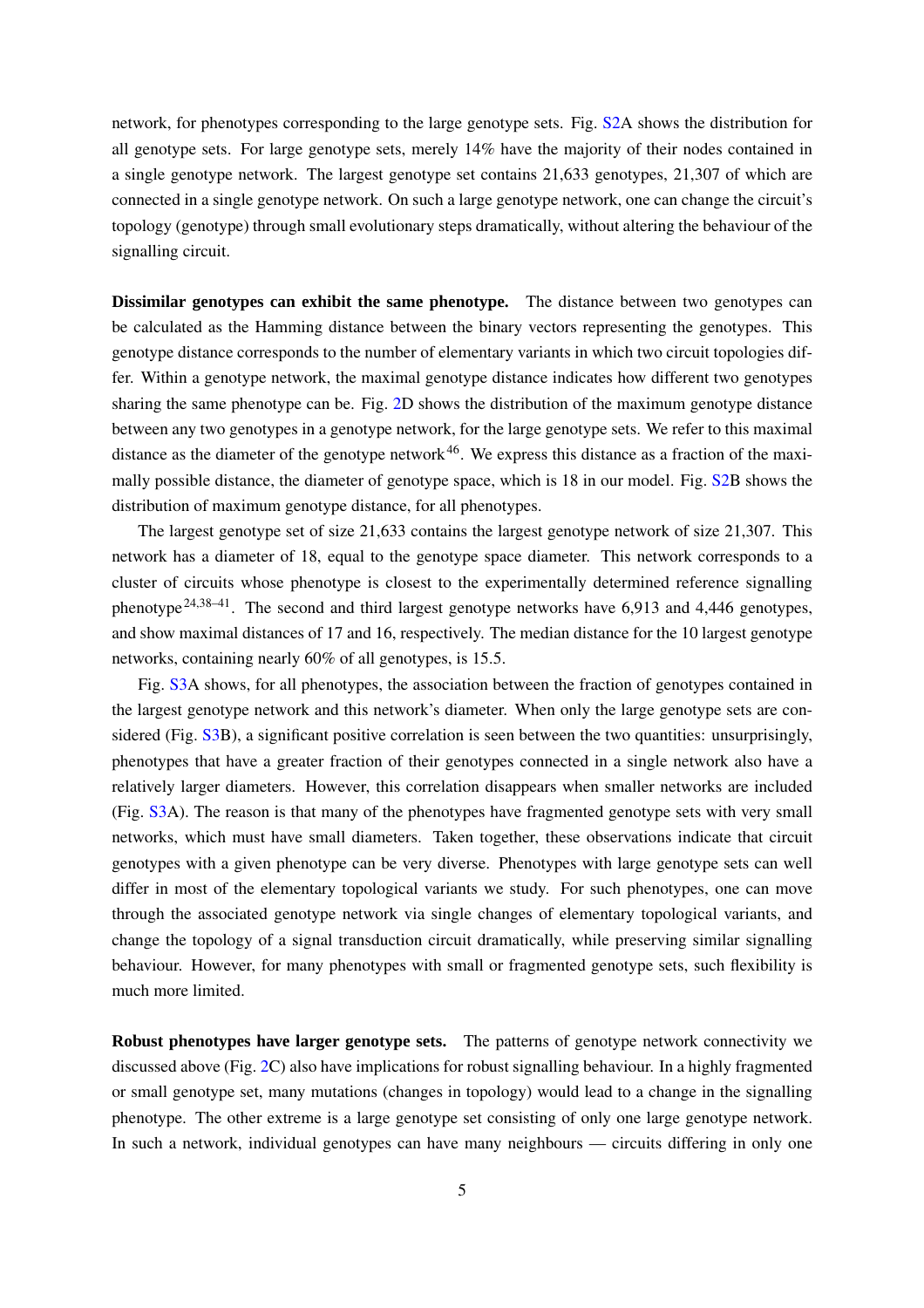topology-altering mutation — with the same phenotype. A circuit that is part of such a large genotype network could absorb many mutations without changing its phenotype. We define the robustness of a circuit (genotype) as the fraction of its neighbours with the same phenotype.

Fig. S4 shows the distributions of genotype robustness for six genotype networks — the three largest genotype networks, and three genotype networks of smaller sizes. As one might expect, the median robustness is substantially higher for the large genotype sets than for the smaller genotype sets. In the largest genotype network, for example, robustness ranges from 0.056 to 0.94, and the average robustness is 0.49.

Analogously to the robustness of a genotype, we can define the robustness of a phenotype as the average robustness of all genotypes with this phenotype<sup>5</sup>. Robust phenotypes are less easy to perturb by changing their circuit's topology. In Figs. 3A and S5A, we analyse the relationship between genotype set size and phenotype robustness. We observe a high (and highly significant) positive association. In other words, robust phenotypes typically are phenotypes adopted by many genotypes. For example, the largest genotype network (with 21,307 genotypes) corresponds to a phenotype that has the highest average robustness of 0.49. This is also the phenotype displaying the TOR reference signalling behaviour. Every circuit displaying this TOR reference behaviour is on average connected to 9 neighbouring circuit topologies with this behaviour. Fig. S5B illustrates a strong positive correlation between genotype network diameter and phenotype robustness. Genotype networks with greater diameters exhibit more robust phenotypes. This can be understood in light of the fact that genotype networks with large diameters harbour circuits that differ widely in their topologies, yet exhibit similar behaviour. Thus, their phenotypes are invariant to many changes in topology, or in other words, show a robust signalling behaviour.

**Robust phenotypes have higher evolvability.** We will now turn to the ability of signalling circuits to explore new phenotypes in a blind, phenotype-preserving search of their genotype space. We will refer to this ability as evolvability, and focus here on those phenotypes that occur in the immediate neighbourhood of a genotype or a genotype set. Specifically, we define *genotype evolvability* as the number of *different* phenotypes found in the *1-neighbourhood* of a circuit genotype G. This neighbourhood is the set of genotypes that differ from G in exactly one of the elementary topological variants (Table S1). Analogously, we define *phenotype evolvability* as the number of different phenotypes found in the immediate neighbourhood of the largest genotype network associated with a phenotype  $P$ . Since the majority of genotypes lie on the largest genotype networks, these networks are most appropriate for our analysis. This neighbourhood includes all genotypes that are neighbours of genotypes in the largest genotype network of  $P$ , but that are not themselves members of this network. The different phenotypes in these neighbourhoods are precisely the phenotypes that are readily accessible from a genotype or a genotype network, via single topology-changing mutations.

We first analyse the relationship between a genotype's robustness and its evolvability. Fig. 3B shows that genotypes with high robustness can access fewer phenotypes in their neighbourhood. This is not entirely surprising, because robust genotypes have many neighbours with the same phenotype, and thus fewer neighbours with different phenotypes. Perhaps more surprising is that the robustness of a phenotype and its evolvability show a strongly positive association (Fig. 3C). The more robust a phenotype is, the greater the number of novel phenotypes that occur in its phenotypic neighbourhood. This rela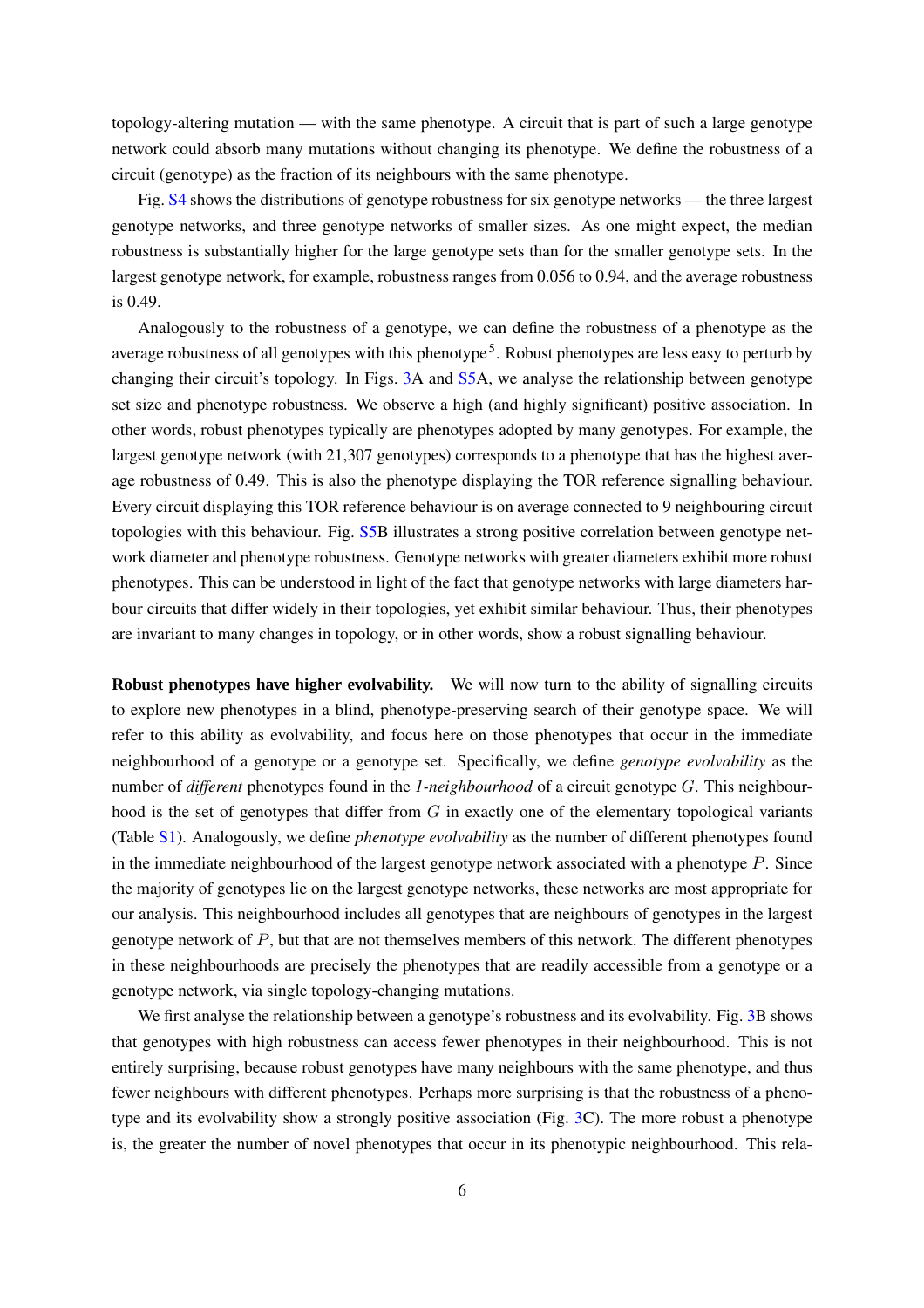tionship is a joint consequence of two facts. First, robust phenotypes tend to be phenotypes with large genotype networks, as we discussed earlier (Fig. 3A). Second, large genotype networks tend to have a larger number of different phenotypes in their neighbourhood, as shown by the analysis of Figs. 3D and S5C. These observations mirror observations made earlier in evolving macromolecules<sup>5</sup>. A high phenotypic evolvability implies that a large number of unique phenotypes are accessible from the corresponding genotype network; however, a genotype may have to undergo one or more neutral mutations, before it accesses these novel phenotypes, particularly on very large genotype networks.

**Evolving networks encounter novel phenotypes in their immediate neighbourhood.** In an extended genotype network, genotypes can change substantially without changing their phenotypes. Two different genotypes  $G_i$  and  $G_j$  on the same genotype network, but at some distance  $d_{ij}$  may contain very different phenotypes in their 1-neighbourhoods. How many novel phenotypes are accessible in the immediate neighbourhood of these genotypes? To address this question, we now study the fraction  $u$  of phenotypes that occur in the neighbourhood of one but not the other genotype. This fraction  $u(G_i, G_j)$ can be calculated as:

$$
u(G_i, G_j) = 1 - \frac{|\mathcal{N}_i \cap \mathcal{N}_j|}{|\mathcal{N}_i \cup \mathcal{N}_j|}
$$

where  $\mathcal{N}_i$  and  $\mathcal{N}_j$  represent the sets of unique phenotypes in the 1-neighbourhoods of the genotype  $G_i$ and  $G_i$  respectively, and  $|N|$  represents the number of elements in the set N. Note that this fraction may depend on the distance  $d_{ij}$  between two genotypes.

This analysis speaks to a circuit's evolvability in a fashion complementary to the last section. If  $u$ is large even at small genotype distance  $d$ , then a genotype would not have to change by much until it can access a different spectrum of novel phenotypes via single mutations. This is exactly the case, as Fig. 4A shows. The figure is based on averages over all 286 phenotypes. Even at the smallest possible distance between genotypes, over 70% of phenotypes occur in the neighbourhood of one but not the other genotype. This percentage does not increase dramatically for larger distances.

**Circuits with different signalling behaviours can be close together in genotype space.** In addition to the above analysis, we asked how far one must travel in genotype space from one genotype set to find another genotype set with an arbitrary new phenotype. To address this question, we computed the minimal distance between genotypes having different phenotypes (see Methods). If this distance is typically large, then it would be rather difficult to reach a new phenotype from a genotype having a different phenotype through a small series of genetic changes that alter the topology of the signalling circuit. If, in contrast, this distance is typically small, it would be possible to discover new phenotypes through a relatively small number of genetic changes. This distance thus has implications for the evolvability of signalling circuits.

Fig. S6 indicates the distribution of minimal genotype distances between different genotype sets. The minimal distances between smaller genotype sets are larger. We do not normalise for the size of the genotype networks here, because we are interested in the *number* of mutations — evolutionary distance — that separate two genotype networks, irrespective of their sizes. For larger genotype sets, most distances are equal to 6% of the genotype space's diameter, corresponding to a single topology-altering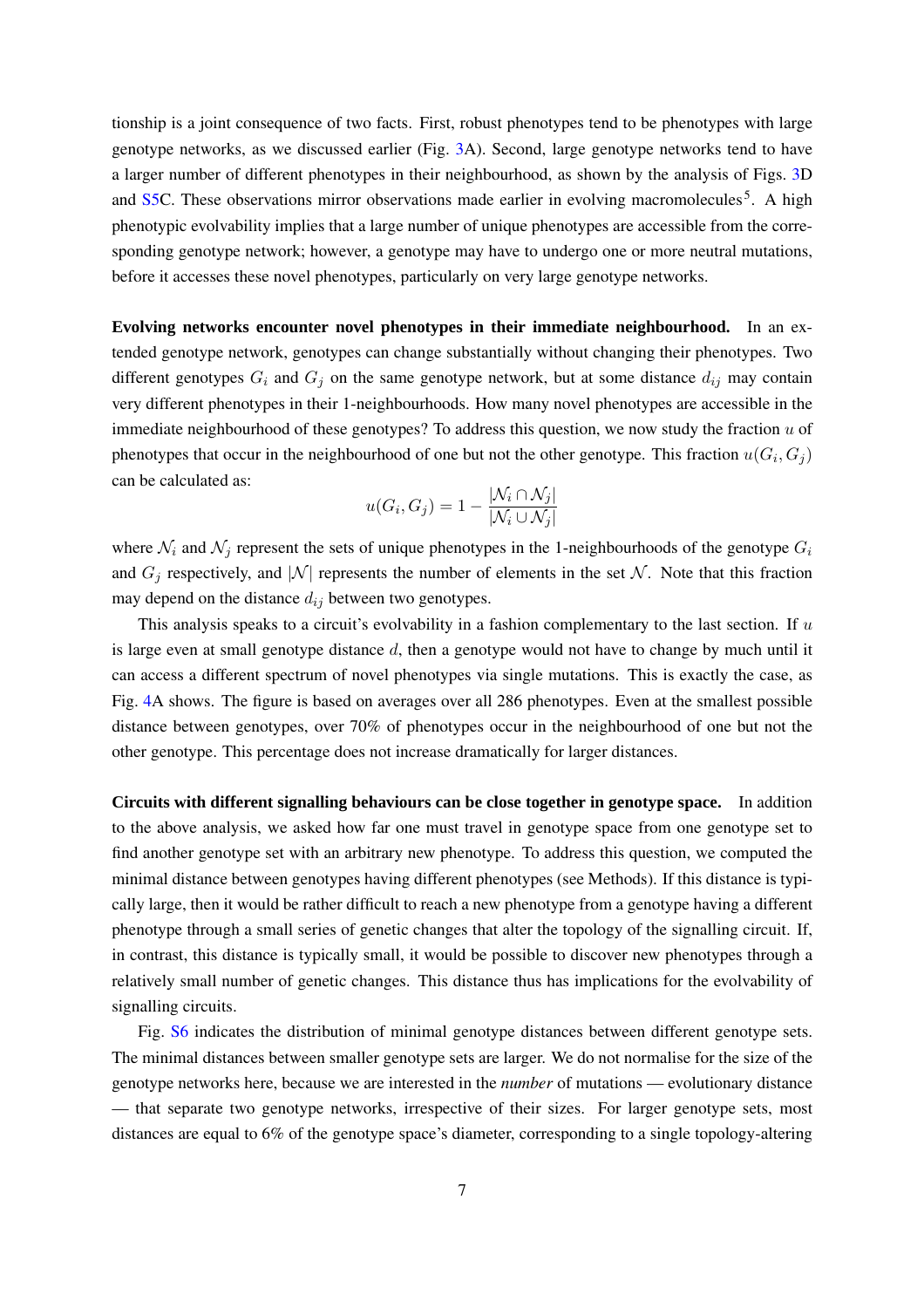mutation (Fig S6B). Thus, it is possible to access many novel phenotypes on large genotype networks through only a single change in circuit topology. This again reaffirms the earlier observation that robust phenotypes are also more evolvable; they have many novel phenotypes in their neighbourhood, and their genotype sets are also located closer to genotype sets of novel phenotypes.

**Populations evolving on larger genotype networks can access a wider variety of phenotypes.** All evolution occurs in populations of organisms. In order to understand the evolvability of any biological system, a population perspective is thus necessary. To see whether phenotypic robustness also facilitates the evolution of new circuit phenotypes in a population context, we allowed a population of  $N = 100$ initially identical circuits to evolve via repeated cycles of mutation — defined as an elementary change in the bit-string representing circuit topology — and selection confining the circuits to one genotype network. During this process, we recorded the number of unique phenotypes  $P_U(t)$  in the 1-neighbourhood of the entire population.  $P_U$  indicates the number of novel phenotypes that are immediately accessible to individuals in an evolving population. Fig. 4B shows how  $P_U$  after  $t = 100$  generations depends on genotype network size, for a mutation rate corresponding to  $\mu = 0.25$  (per generation, per individual). Fig. S7 shows the same for mutation rates corresponding to  $\mu = 0.10, 0.50$ . For all mutation rates, populations evolving on larger genotype networks generally have greater access to novel phenotypes. The exceptions are the very largest genotype networks, where access to novel genotypes declines, again similar to earlier observations in macromolecules<sup>47</sup>. We also observe this trend in Fig.  $S_8$ , where we illustrate the evolution of  $P_U(t)$  for four different genotype networks. Except for the largest genotype network, we find an increase in the number of unique phenotypes in the 1-neighbourhood of the evolving population. Also, for larger population sizes, we see an increase in the number of unique phenotypes accessible in the 1-neighbourhood of the population (Fig. S8B). These results highlight the importance of a population-centric view to understand the evolvability of these signalling circuits.

**Diverse topologies can describe TOR signal transduction.** We next focus on the phenotype that describes the canonical TOR signalling behaviour. The genotype set for this phenotype is the largest set in our genotype space. We will refer to this genotype set as the TOR genotype set. This set comprises 21,633 genotypes, with the vast majority of 98.5 percent (21,307 genotypes) connected in a single network, the largest genotype network for all phenotypes. A typical circuit genotype on this network can absorb multiple mutations without losing its phenotype. The maximum genotype distance within this genotype network is 18; this means that topologies that differ *maximally* in their structure can still preserve the TOR signalling phenotype. For example, the models represented by the genotypes [000001001010011111] and [111110110101100000] differ in all their elementary topological variants, but are still on the same genotype network. In addition, the neighbourhood of this genotype network contains 272 novel phenotypes, >95% of all phenotypes. This observation hints at the high evolvability of this phenotype. We note that some of these properties may be a by-product of our parameter optimisation procedure; we optimised the parameters to reproduce the canonical TOR signalling behaviour (see Discussion).

We now address the question how unusual the structure of this genotype set is, by comparing it to a specific class of random graphs. These random graphs have the same number of circuits as the genotype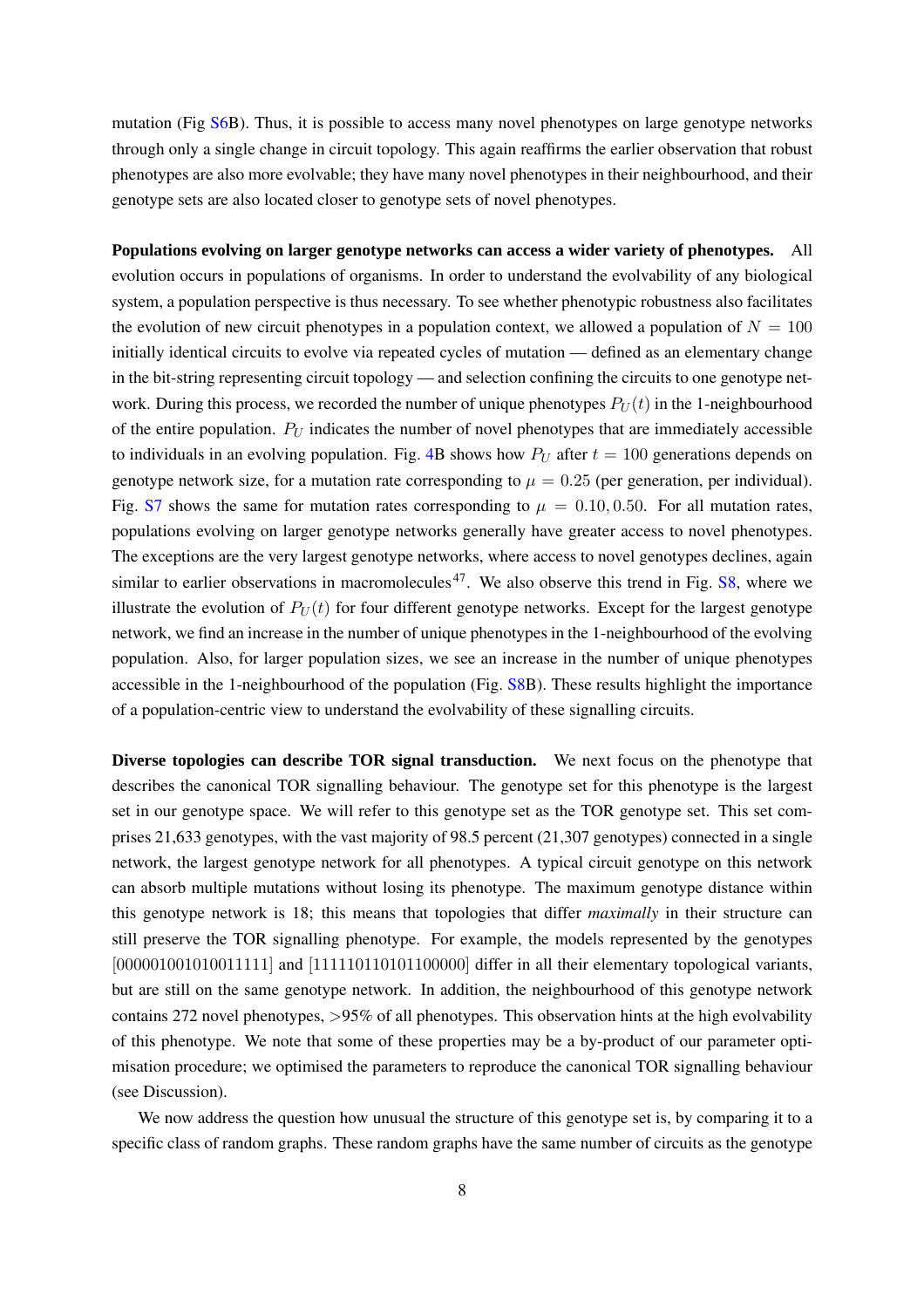set, and two circuits are connected if they differ in exactly one topological variant; however, these circuits are simply drawn at random from genotype space, and thus need not have the same phenotype. Fig. 5 shows the distribution of three different measures describing the structure of these random graphs, and compares them to the TOR genotype set. It can be seen that the structure of the TOR genotype set is dramatically different from that of the random graphs. Specifically, the random graphs are highly fragmented and contain many disconnected networks (Fig. 5A), which are also smaller in size (Fig. 5B). In contrast, the genotype set for TOR is cohesively connected, containing one very large network and few tiny networks (Figs. 5A and 5B). The number of edges in the TOR genotype network is also substantially higher, by almost an order of magnitude, compared to the average number of edges in random graphs (Fig. 5C). Taken together, these observations show that the genotype set characterising the canonical TOR behaviour is highly unusual in its connectivity properties, which also affects its evolvability.

#### **Discussion**

We here studied nearly 70,000 biochemically realisable genotypic variants of the yeast TOR circuit, in order to understand its robustness, phenotypic variability, and the relationship of phenotypic variants to experimentally characterised signalling behaviour<sup>24</sup>. The  $\approx$ 70,000 potential TOR genotypes represent alternative interactions between TOR circuit components, and thus alternative TOR circuit topologies. We represent these genotypes using systems of ordinary differential equations, describing mass-action kinetics<sup>24</sup>. For each topology, i. e. genotype, we compute a phenotype based on the concentration trajectories of key signalling molecules. Mapping a phenotype to each of the signalling circuits enabled us to identify genotype networks, connected sets of genotypes with the same phenotype. Genotype networks have been previously investigated for RNA molecules  $1.5$ , regulatory networks  $7,15,16,18$ , as well as protein structures  $3,4$ . Earlier studies on the evolution of robustness in biological networks, such as circadian oscillators<sup>15</sup> and transcriptional regulatory networks<sup>7,16,18</sup> were based on more abstract models. In contrast, the TOR circuit we study is more biochemically detailed; the core of this model is also experimentally validated $^{24}$ .

Our observations fall into three categories. First, we show that the circuit genotype space can be partitioned into almost 300 sets of genotypes, where genotypes in each set adopt the same signalling phenotype. The size distribution of these sets is highly skewed, with a minority of such sets (phenotypes) encompassing the vast majority of genotypes. Smaller genotype sets are highly fragmented and typically contain multiple small genotype networks. In contrast, large sets contain extended and connected genotype networks that reach far through genotype space. Some of these networks contain thousands of genotypes (circuits). In large and extended genotype networks, circuits with substantially different topologies exhibit similar signalling behaviour. Genotypes on larger genotype networks also have a signalling phenotype that is more robust to changes in circuit topology. Such high robustness of biological circuitry to genotypic change is not unprecedented. For example, it may exist in *Caenorhabditis elegans* vulva development<sup>36,48</sup>, where despite substantial variation in the underlying pathways in different environments, observed phenotypes are very similar.

The organisation of the genotype space we study shows some similarities to that of macromolecules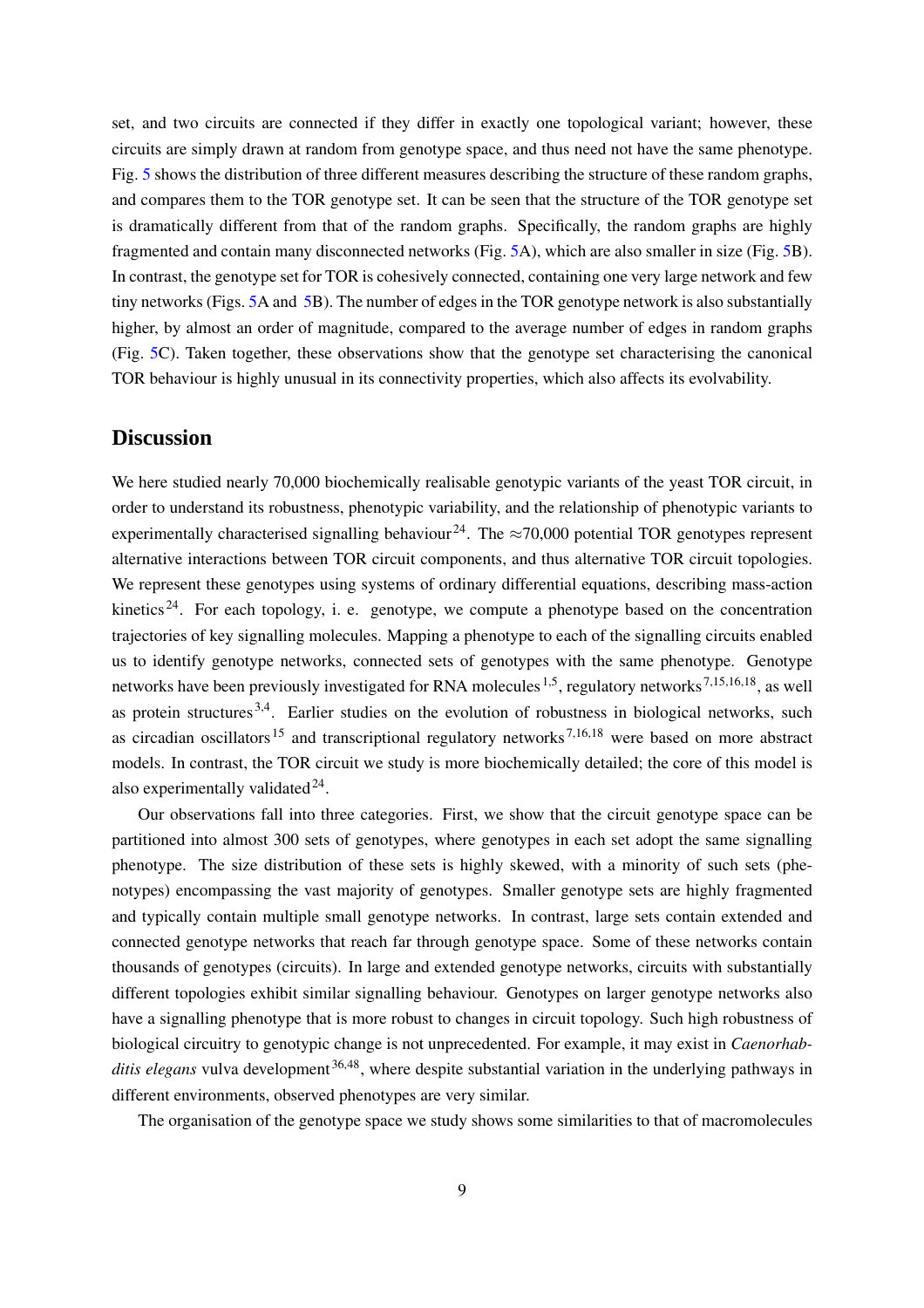and gene networks  $1-5,7,15-18$ , including a highly non-uniform genotype set size distribution, and the existence of genotype networks. However, it also shows differences, for example a stronger fragmentation of genotype sets into smaller genotype networks of low diameter. In this regard, we note that our genotype space is tiny compared to the astronomical genotype spaces of macromolecules such as proteins and RNAs. The fragmentation we observe may result from this fact.

A second category of observation regards the phenotypic variability of signalling circuits, the ability to explore novel signalling behaviour. We have shown that over a broad range of robustness, robust phenotypes exhibit higher phenotypic variability. The reason is that robust phenotypes typically have large genotype networks, which have more novel phenotypes in their neighbourhood. These observations have interesting parallels to a recent study on RNA<sup>5</sup> , where *phenotypic* robustness can lead to higher evolvability, whereas *genotypic* robustness hinders evolvability. The only exception in our study system regards the most robust phenotypes (Figs. 4B and S7), which have access to slightly fewer novel phenotypes. Again, this observation has precedents, for example in models of RNA evolution<sup>47</sup>, and in population genetic models of evolvability<sup>49</sup>, which suggest that extreme robustness can hinder access to novel phenotypes.

Thirdly, we analysed the phenotype that represents the canonical TOR signalling behaviour. Among all phenotypes we studied, this phenotype has the largest genotype network. It extends through the entire genotype space, and its neighbourhood contains  $> 95\%$  of all other phenotypes. The large size of this genotype network means that many circuits with different topologies exhibit a signalling behaviour close to the experimentally observed TOR signalling behaviour  $24,38-41$ . The large diameter of the network indicates that widely different topologies can exhibit a similar behaviour. Together, these observations show that the TOR signalling phenotype is robust, because the TOR circuit can accommodate multiple changes to its topology without losing this phenotype. Furthermore, the large number of phenotypes in the neighbourhood of this genotype network indicate its ability to access many novel phenotypes.

Our work has several limitations. A serious limitation of our study relates to the complexity of our circuits and the resulting computational requirements for our analysis. We computed phenotypes from a single parameter set, obtained through a lengthy optimisation procedure aimed at finding parameters for which a given topology reproduces the canonical TOR signalling behaviour most faithfully. One might argue that a more sophisticated approach should be pursued. For example, we could have explored the entire parameter space for each topology. However, this is infeasible. First, our parameter space, depending on topology, may have more than 100 dimensions, and sampling it for even just one topology can be difficult. Second, we needed to examine not one but almost 70,000 different topologies. Rigorous sampling of the parameter space for all of them is impossible.

These computational constraints also introduce uncertainty in our phenotypic analysis. Our phenotypes result from only a single parameter set per genotype, while in reality, a large number of different parameter sets might produce widely varying behaviours. Because we cannot explore all possible behaviours a particular topology can produce, we limited ourselves to one behaviour per topology, which arises from a single parameter set. In addition, our choice to search for parameter sets that reproduced the canonical TOR behaviour most faithfully may have introduced artifacts. For example, although our analysis shows that the TOR signalling behaviour is a robust phenotype, because many genotypes can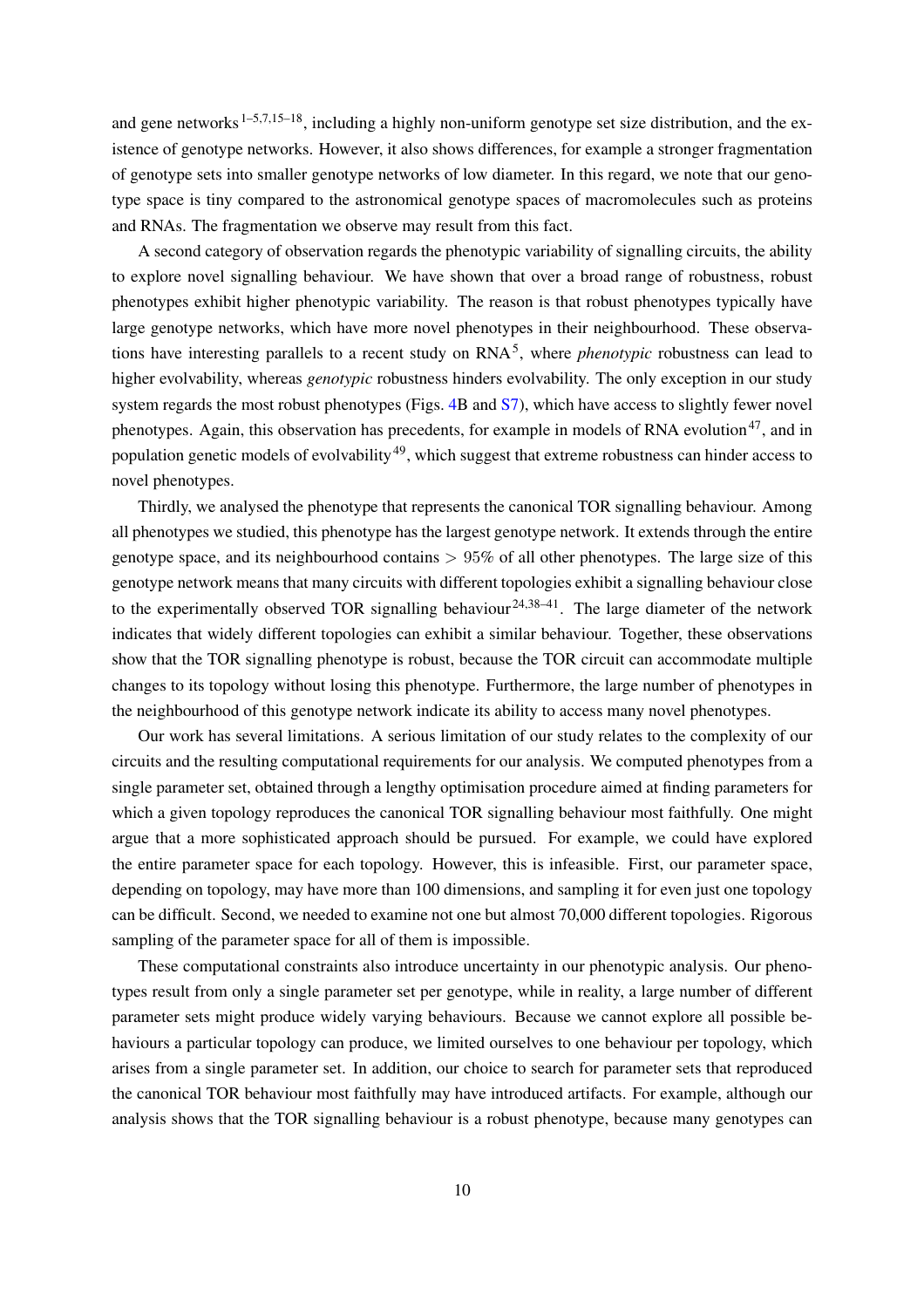display it, the observation that it is the most robust phenotype may be influenced by our optimisation procedure. To validate whether such artifacts exist, one could in principle optimise for different signalling behaviours, and ask whether these behaviours then become associated with the largest genotype network. However, to do this in a systematic way again exceeds our current computational abilities.

Further, not all of the different topologies examined in this study may be realised *in vivo*. However, many of the individual variants or hypotheses we considered have varying degrees of support from biochemical experiments, as we mentioned before. Another limitation lies in the definition of a phenotype. To categorise phenotypes is challenging for all systems where phenotypes are continuous and not discrete in nature. This is the case for our system, whose signalling behaviour results from (continuous) concentration changes in signalling molecules. Because categorisation and enumeration of phenotypes is useful in analysing phenotypic variability, we categorised phenotypes according to their similarity in a continuous space. To do so, we used a clustering approach that assigned each phenotype to a cluster of similar phenotypes. Although our approach yielded a clear separation of phenotypic clusters, this may not be the case for all comparable systems. In addition, completely different definitions of phenotypes are conceivable.

In sum, we see two main values of this contribution. First, it highlights a general approach to analyse the genotype space of complex regulatory circuitry with many components and parameters. It provides a framework to systematically analyse a vast space of alternate circuit configurations, and provides insights into the organisation of this space. Also, it permits us to compare and contrast the robustness and evolvability of regulatory circuits to that of macromolecules and other well-studied systems<sup>1-5,7,15-18</sup>. For example, our observations suggest that robustness of a circuit's signalling phenotype can facilitate the exploration of novel phenotypes. This hypothesis could also be experimentally tested in the laboratory: if we were to evolve two yeast species harbouring signalling circuits with differing robustness, then the species with the more robust circuit should be able to evolve new signalling behaviours and exhibit more diverse signalling behaviours over time. Second, our approach exposes several challenges that we need to address if we want to understand complex biological circuitry, and the organisation of their genotype space. This organisation will hold the key to understand both robustness and evolvability of regulatory systems.

#### **Methods**

**Genotype space.** We view each topology of the TOR signalling circuit as one *genotype*. Such a topology comprises the core pathway with one or more of the 18 elementary pathway variants listed in Table S1. Since there are 18 different variants of the TOR signalling circuit, and because multiple such variants can occur simultaneously in the circuit, the total number of topologies is equal to  $2^{18} \approx 2.6 \times$ 10<sup>5</sup>. However, some combinations of variants are incompatible with one another. For example, variants  $V_2$  and  $V_6$  represent conflicting hypotheses on the mechanism of TOR signalling: while  $V_2$  proposes that the Tap42p<sup>®</sup>-Pph21/22p complex forms an anti-phosphatase that protects phosphoproteins from de-phosphorylation,  $V_6$  proposes that the same complex has phosphatase activity.  $V_8$  and  $V_9$  propose opposing roles for the Tap42p $^{\circledR}$ -Sit4 complex. On excluding all such incompatible variants, the total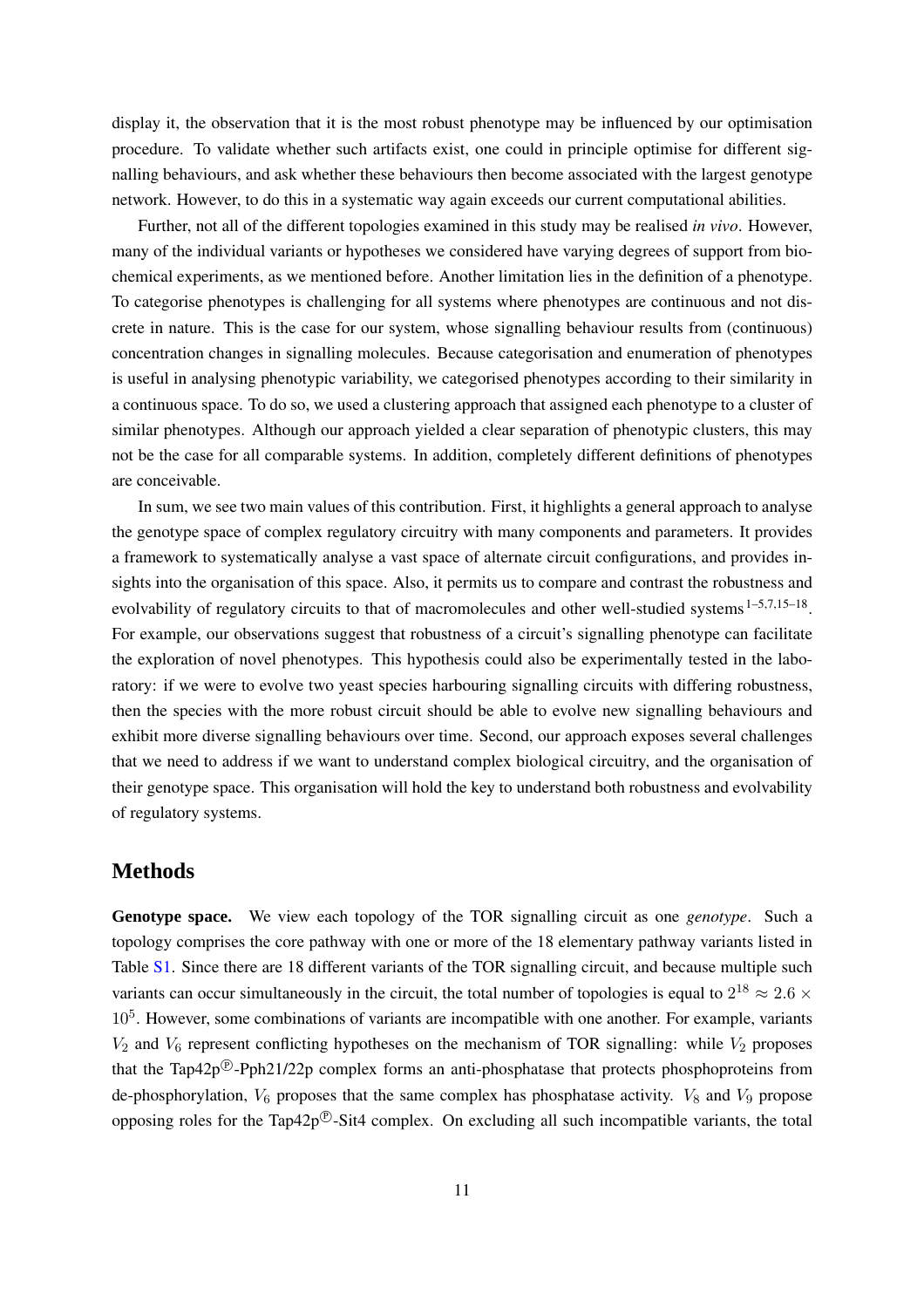number of possible TOR circuit topologies reduces to 69,120. Each topology corresponds to a set of reactions describing TOR signalling and is represented by a set of differential equations describing the dynamics of each of the chemical species involved in the signalling circuit. The number of reactions in any topology varies from 19–72, while the number of differential equations ranges from 24–56. These equations involve a number of parameters, which range from as few as 24 for the core pathway, to as many as 117, for more complex topologies.

The various genotypes form a genotype network, which can be represented as a graph whose nodes are the genotypes, and where two nodes are connected by an edge if they differ in exactly one of the 18 elementary variants. Implicit in this concept is the assumption that single mutations can change a topology and transform it into another, neighbouring topology. For example, a mutation in one or more amino acid residues could cause the loss or gain of a phosphorylation site (e. g. Variants  $V_1, V_{11}$  in Table S1). Indeed, it is known that mutations in residues such as serine, threonine and tyrosine can lead to a loss or gain of phosphorylation sites on proteins  $50,51$ . It is also known that point mutations that modify the interface between interacting proteins can affect protein–protein interactions  $52-54$ , and consequently the topology of signalling network.

The simple representation of genotypes that we use enables the easy calculation of a distance between two genotypes. We here use the Hamming distance between the two binary genotype vectors, which indicates the number of differences between the two genotypes when represented as binary strings. This distance represents the length of the *shortest mutational path* between the two genotypes, in the genotype space. Note that this is different from (and likely to be smaller than) the length of the shortest path between the two genotypes on any one genotype network, because not all the intermediate genotypes on the shortest mutational path may be part of the same genotype network.

**Parameter estimation.** The equations describing the TOR core pathway contain 24 kinetic parameters<sup>24</sup>, but some pathway variants contain over 100 parameters; these parameters capture the rates for the association/dissociation of various protein complexes involved in the signal transduction circuit, as well as the rates of important protein modifications, such as protein phosphorylation and dephosphorylation. For the core pathway and those 18 topologies that can be obtained by incorporating a single variant (Table  $S1$ ) into the core, the parameters have already been estimated earlier  $24$ . These estimates have been obtained through a global optimisation method employing an evolutionary algorithm, with the objective of minimising the deviation between predicted behaviour and experimental data. For each of the  $6.9 \times 10^4$  models, we applied an Evolutionary Strategy (ES) based optimisation procedure, similar to the one described in ref. 24 (for 100 generations), to find an optimal parameter set that minimises the deviation of the model predictions from the available experimental data. In each case, we started with a parameter set based on the published data for the multiple TOR extensions  $24$ . We bounded the parameters in the interval  $\{10^{-2}, 10^3\}$ , as suggested in ref. 24.

For each topology, this approach aims to finds the set of parameters,  $K$ , that can best reproduce the reference signalling behaviour. In other words, it aims to find a parameter set that minimises the deviation of the model's predictions from the experimental data. This set of parameters is then used to predict the signalling behaviour of the topology, and to estimate the deviation from the reference behaviour. Owing to the differences in topologies between different circuits, many circuits may not reproduce the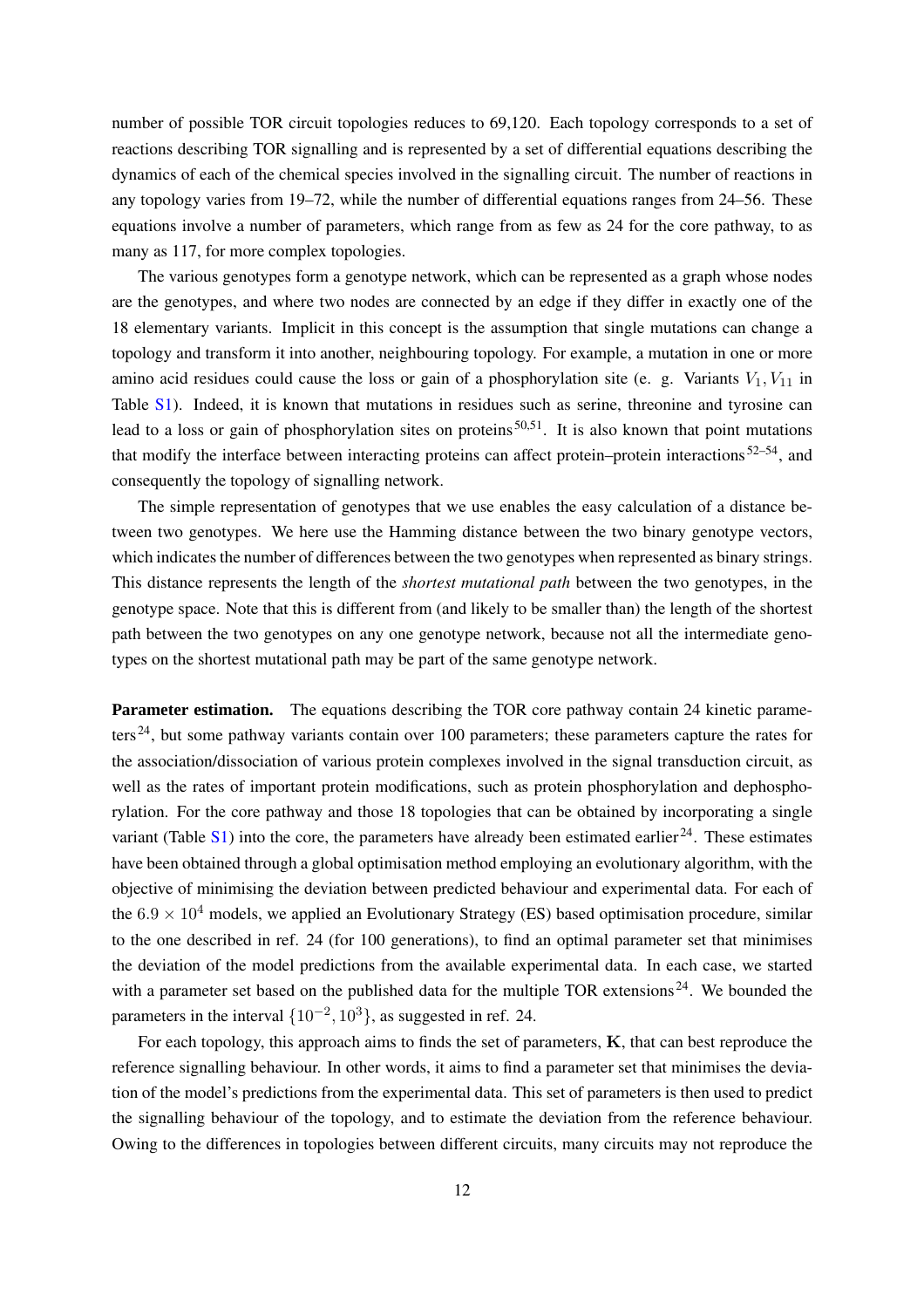reference signalling behaviour, and give rise to multiple signalling phenotypes. We calculate the deviation  $\mathcal{D}_i$  from the reference signalling behaviour, for each experimental measurement i ( $0 \le i \le 11$ ) as in ref. 24:

$$
\mathcal{D}_i = \sum_j \left( \frac{x_j^* - x_j^p(\mathbf{K})}{\delta_j \cdot x_j^*} \right)^2
$$

where the integer j runs through all measurements from the  $i^{th}$  experiment (see Table S2, Table S3). The vector x<sup>\*</sup> contains the values of those state variables of the pathway that were measured experimentally. The vector  $x^p(K)$  contains the values of the same state variables, but as predicted by integrating the differential equations<sup>24</sup> corresponding to a genotype. Note that  $x^p$  is a function of a particular parameter set K (see below). The variable  $\delta_i$  is the estimated accuracy of the measured data point j (see Table S3, ref. 24). For the computed optimal parameter set, we computed the predicted trajectories of various species in the model, which we used to determine the phenotypes. Figs. S9 and S10 illustrate for two example models, the time-course data for some of the signalling molecules and how the predicted time courses compare with the experimental data.

**Clustering phenotypes for TOR signalling.** We identify phenotypes for the different models by clustering the 'trajectories' or the time-courses for different species, thereby distinguishing models with different behaviours. In particular, we consider eight species with non-zero concentrations at  $t = -90$ , viz. Tap42p, Tor12p, Pph2122p, Cdc55p–Tpd3p, Sit4p, Sap, Tip41p and Fpr1p; the time-courses for these species can be normalised with respect to the initial concentrations.  $t = 0$  represents the steady state, at which rapamycin is introduced into the system. The time course was computed at another 22 time points in the time interval [0, 180]. These also include time-points for which data have not been previously estimated. By performing the parameter estimate as described above, we have already attempted to fit the trajectories to the available data (reference signalling behaviour). By introducing additional time-points and by computing the predicted values of the different species at these time-points, we increase the amount of information available, to better differentiate between different models. For each model, there are  $22 \times 8 = 176$  data axes or 'features' to discriminate different model behaviours. We computed these features using a single parameter set for each model, which we had obtained after extensive optimisation, as described above.

Owing to the large size of the data, we performed an approximate on-line unsupervised clustering using BIRCH (balanced iterative reducing and clustering using hierarchies)<sup>55</sup>. The data were grouped into 286 different clusters/phenotypes. Fig. S1 shows the distribution of inter-cluster distances and intra-cluster distances for these clusters. The figure illustrates a stark contrast between the inter-cluster distances and the intra-cluster distances, which are much lower, indicating good cluster separation.

**Fraction of unique phenotypes in a genotypic neighbourhood.** The immediate neighbourhood (1 neighbourhood) of a TOR topology (genotype)  $G$  consists of all topologies that differ from  $G$  in exactly one of the 18 elementary variants (Table S1). We consider all phenotypes in the 1-neighbourhood of G, which are different from the phenotype of  $G$  itself. For brevity, we refer to these phenotypes as novel phenotypes here. For two genotypes  $G_i$  and  $G_j$ , we compute the average fraction of novel phenotypes in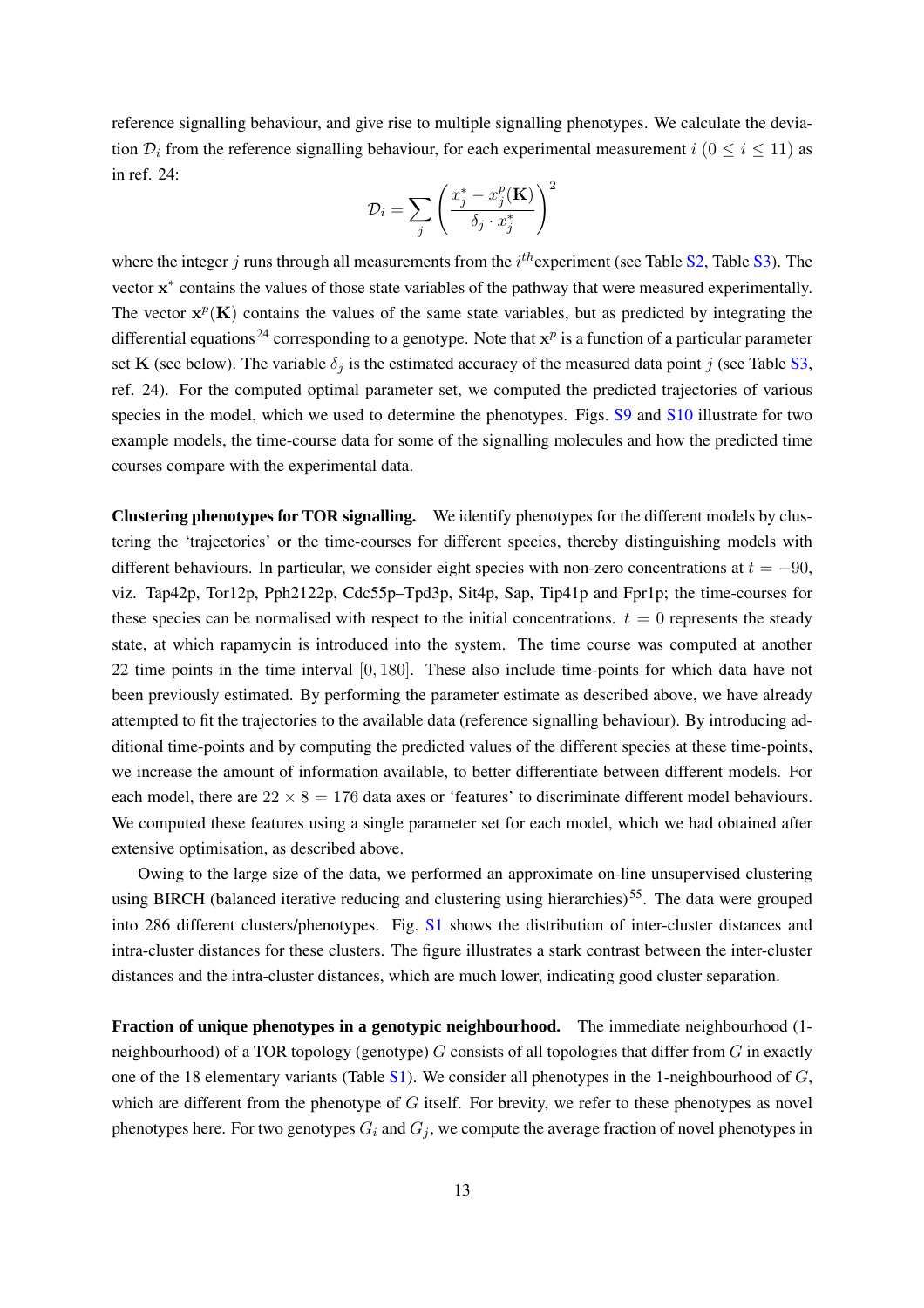the 1-neighbourhood of  $G_j$  that are different from novel phenotypes in the 1-neighbourhood of  $G_i$ , for all pairs of genotypes with a fixed genotypic distance  $k$  ( $d(G_i, G_j) = k, k = 1, 2, ..., 18$ ). Where the number of such pairs was greater than  $10^5$ , we performed the computations only for  $10^5$  pairs, chosen at random.

**Minimal distance between genotype sets.** We performed this analysis for all pairs of genotype sets. The minimal distance between two genotype sets can be defined as:

$$
D_{\min}(\mathbf{P_i},\mathbf{P_j}) = \min_{\forall G_m \in \mathbf{P_i}, \forall G_n \in \mathbf{P_j}} d(G_m, G_n)
$$

where  $P$  stands for the genotype set whose genotypes have the same phenotype  $P$ . The distance between two genotypes is calculated through the Hamming distance of their bit-string representations, as described above.

**Population dynamics on genotype networks.** For a given genotype network, we chose a random genotype (circuit topology) and seeded a population of size  $N = 100$  with this genotype. At time  $t = 0$ , the population thus consists of N individuals with the same genotype (and thus the same phenotype). We allowed the population to evolve through repeated cycles ("generations") of replication and "mutation", where each mutation corresponds to a change in a single topological variant of the model (we used various rates of mutation, specifically  $\mu = 0.10, 0.25, 0.50$  per circuit and generation). During this process, we confined the population to the genotype network. Specifically, whenever any mutation yielded genotype(s) outside the genotype network, we discarded these genotype(s) and maintained the population size by replacing these individuals with random individuals sampled (with replacement) from the previous generation. At each generation t, we computed the number of unique phenotypes  $P_U(t)$  in the neighbourhood of the entire population. We allowed the population to evolve for 100 generations. We examined the association between  $P_U(t = 100)$  and genotype set size.

#### **Acknowledgements**

We would like to thank Jörg Stelling and Sotiris Dimopoulos for helpful suggestions and critical reading of the manuscript. We also thank Elias Zamora-Sillero, Alberto Busetto and Mikael Sunnaker for helpful discussions. AW acknowledges support through Swiss National Science Foundation grants 315200- 116814, 315200-119697, and 315230-129708. AW and KR are grateful for support through the YeastX project of SystemsX.ch.

#### **References**

- [1] P. Schuster, W. Fontana, P. F. Stadler and I. L. Hofacker, *Proc Biol Sci*, 1994, **255**, 279–284.
- [2] A. Babajide, I. L. Hofacker, M. J. Sippl and P. F. Stadler, *Fold Des*, 1997, **2**, 261–269.
- [3] E. Bornberg-Bauer and H. S. Chan, *Proc Natl Acad Sci U S A*, 1999, **96**, 10689–10694.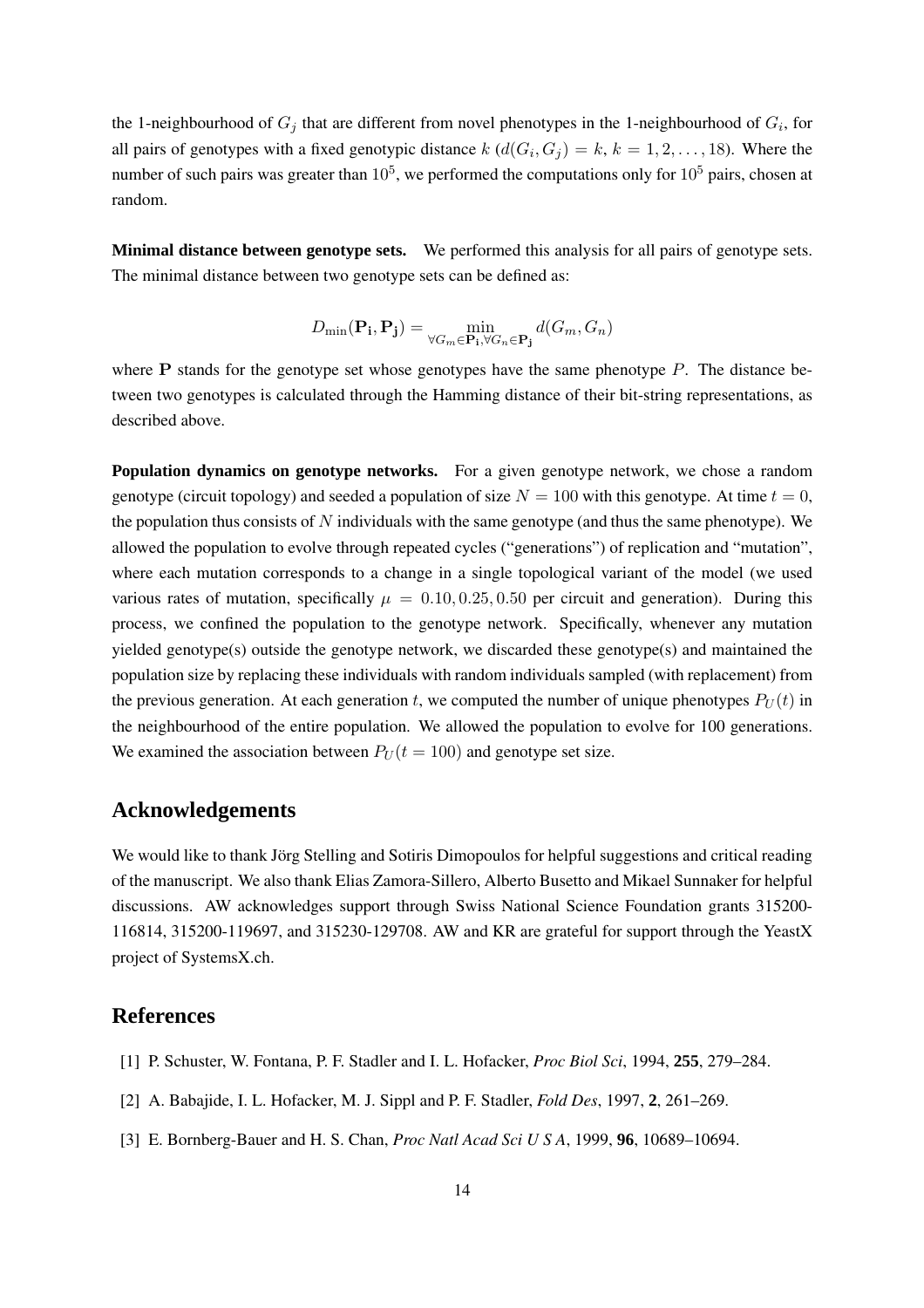- [4] E. Ferrada and A. Wagner, *Proc Biol Sci*, 2008, **275**, 1595–1602.
- [5] A. Wagner, *Proc Biol Sci*, 2008, **275**, 91–100.
- [6] A. Wagner, *Nat Rev Genet*, 2008, **9**, 965–974.
- [7] S. Ciliberti, O. C. Martin and A. Wagner, *Proc Natl Acad Sci U S A*, 2007, **104**, 13591–13596.
- [8] E. van Nimwegen, J. P. Crutchfield and M. Huynen, *Proc Natl Acad Sci U S A*, 1999, **96**, 9716– 9720.
- [9] T. M. Yi, Y. Huang, M. I. Simon and J. Doyle, *Proc Natl Acad Sci U S A*, 2000, **97**, 4649–4653.
- [10] G. von Dassow, E. Meir, E. M. Munro and G. M. Odell, *Nature*, 2000, **406**, 188–192.
- [11] N. T. Ingolia, *PLoS Biol*, 2004, **2**, e123.
- [12] J. Stelling, U. Sauer, Z. Szallasi, F. J. Doyle III and J. C. Doyle, *Cell*, 2004, **118**, 675–685.
- [13] H. Kitano, *Nat Rev Genet*, 2004, **5**, 826–837.
- [14] A. Wagner, *Robustness and Evolvbability in Living Systems*, Princeton University Press, 2005.
- [15] A. Wagner, *Proc Natl Acad Sci U S A*, 2005, **102**, 11775–11780.
- [16] S. Ciliberti, O. C. Martin and A. Wagner, *PLoS Comput Biol*, 2007, **3**, e15.
- [17] Y. D. Nochomovitz and H. Li, *Proc Natl Acad Sci U S A*, 2006, **103**, 4180–4185.
- [18] J. Draghi and G. P. Wagner, *J Evol Biol*, 2009, **22**, 599–611.
- [19] C. Y. Logan and R. Nusse, *Annu Rev Cell Dev Biol*, 2004, **20**, 781–810.
- [20] S. J. Bray, *Nat Rev Mol Cell Biol*, 2006, **7**, 678–689.
- [21] S. Wullschleger, R. Loewith and M. N. Hall, *Cell*, 2006, **124**, 471–484.
- [22] R. Derynck and Y. E. Zhang, *Nature*, 2003, **425**, 577–584.
- [23] J. Massagu, *Nat Rev Mol Cell Biol*, 2000, **1**, 169–178.
- [24] L. Kuepfer, M. Peter, U. Sauer and J. Stelling, *Nat Biotechnol*, 2007, **25**, 1001–1006.
- [25] A. Lorberg and M. N. Hall, *Curr Top Microbiol Immunol*, 2004, **279**, 1–18.
- [26] E. Jacinto and M. N. Hall, *Nat Rev Mol Cell Biol*, 2003, **4**, 117–126.
- [27] H. Kitano, *Science*, 2002, **295**, 1662–1664.
- [28] R. Albert, *Plant Cell*, 2007, **19**, 3327–3338.
- [29] A. Arkin, J. Ross and H. H. McAdams, *Genetics*, 1998, **149**, 1633–1648.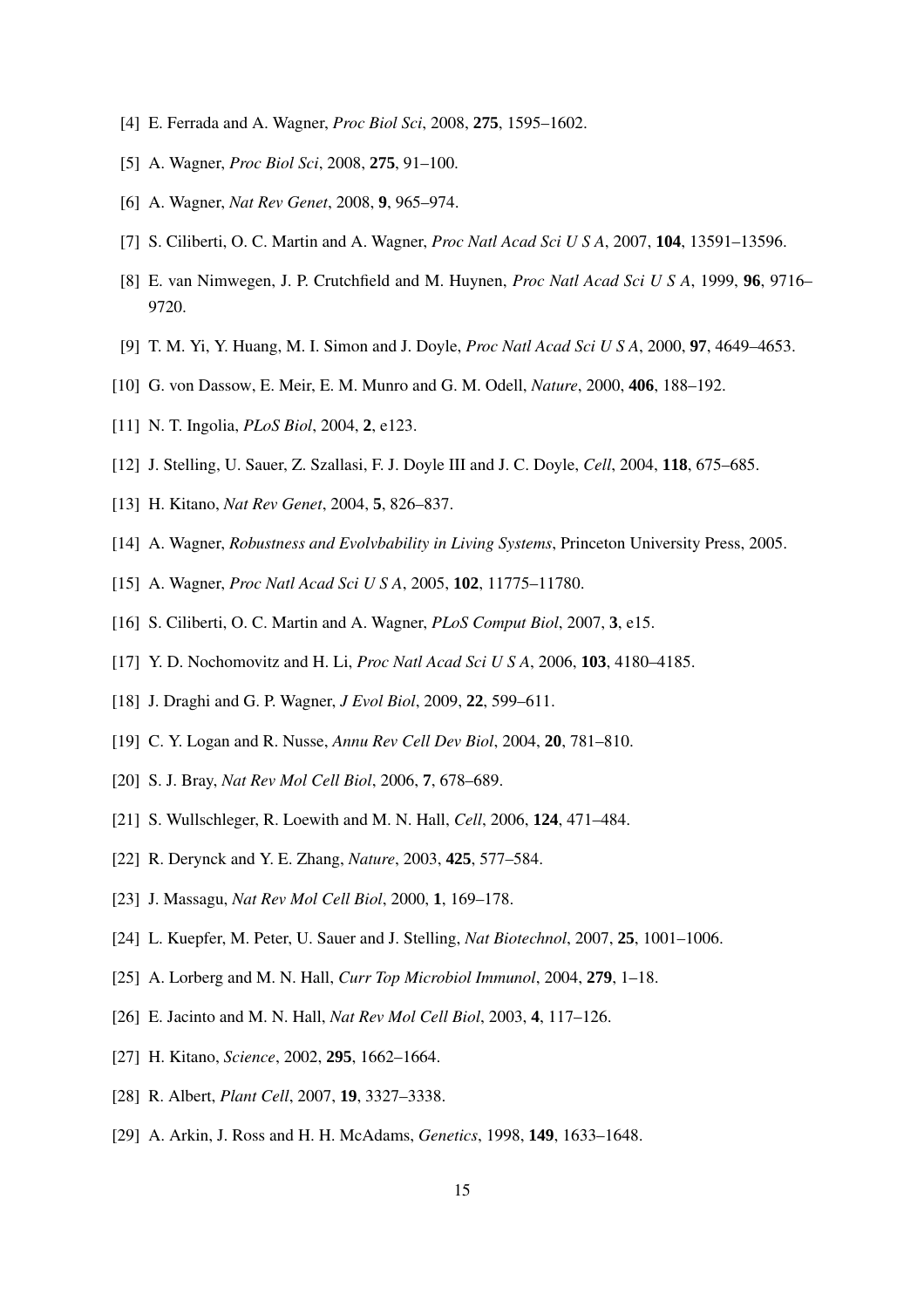- [30] N. Barkai and S. Leibler, *Nature*, 2000, **403**, 267–268.
- [31] A. Goldbeter, *Proc Biol Sci*, 1995, **261**, 319–324.
- [32] C. Espinosa-Soto, P. Padilla-Longoria and E. R. Alvarez-Buylla, *Plant Cell*, 2004, **16**, 2923–2939.
- [33] U. Alon, M. G. Surette, N. Barkai and S. Leibler, *Nature*, 1999, **397**, 168–171.
- [34] M. B. Elowitz and S. Leibler, *Nature*, 2000, **403**, 335–338.
- [35] B. Yi and R. J. Sommer, *Development*, 2007, **134**, 3111–3119.
- [36] M.-A. Félix, *Curr Biol*, 2007, 17, 103-114.
- [37] M.-A. Félix and A. Wagner, *Heredity*, 2008, 100, 132–140.
- [38] C. J. Di Como and K. T. Arndt, *Genes Dev*, 1996, **10**, 1904–1916.
- [39] M. M. Luke, F. D. Seta, C. J. D. Como, H. Sugimoto, R. Kobayashi and K. T. Arndt, *Mol Cell Biol*, 1996, **16**, 2744–2755.
- [40] Y. Jiang and J. R. Broach, *EMBO J*, 1999, **18**, 2782–2792.
- [41] E. Jacinto, B. Guo, K. T. Arndt, T. Schmelzle and M. N. Hall, *Mol Cell*, 2001, **8**, 1017–1026.
- [42] H. Wang, X. Wang and Y. Jiang, *Mol Biol Cell*, 2003, **14**, 4342–4351.
- [43] J. R. Rohde, S. Campbell, S. A. Zurita-Martinez, N. S. Cutler, M. Ashe and M. E. Cardenas, *Mol Cell Biol*, 2004, **24**, 8332–8341.
- [44] W.-H. Li, *Molecular Evolution*, Sinauer Associates, 1997.
- [45] M. Ebner, M. Shackleton and R. Shipman, *Complex.*, 2001, **7**, 19–33.
- [46] F. Harary, *Graph Theory*, Addison-Wesley Publishing, Reading, 1969.
- [47] L. W. Ancel and W. Fontana, *J Exp Zool*, 2000, **288**, 242–283.
- [48] C. Braendle and M.-A. Félix, *Dev Cell*, 2008, **15**, 714–724.
- [49] J. A. Draghi, T. L. Parsons, G. P. Wagner and J. B. Plotkin, *Nature*, 2010, **463**, 353–355.
- [50] P. Radivojac, P. H. Baenziger, M. G. Kann, M. E. Mort, M. W. Hahn and S. D. Mooney, *Bioinformatics*, 2008, **24**, i241–i247.
- [51] A. Vas, W. Mok and J. Leatherwood, *Mol Cell Biol*, 2001, **21**, 5767–5777.
- [52] S. Jones and J. M. Thornton, *Proc Natl Acad Sci U S A*, 1996, **93**, 13–20.
- [53] J. Berg, M. Lssig and A. Wagner, *BMC Evol Biol*, 2004, **4**, 51.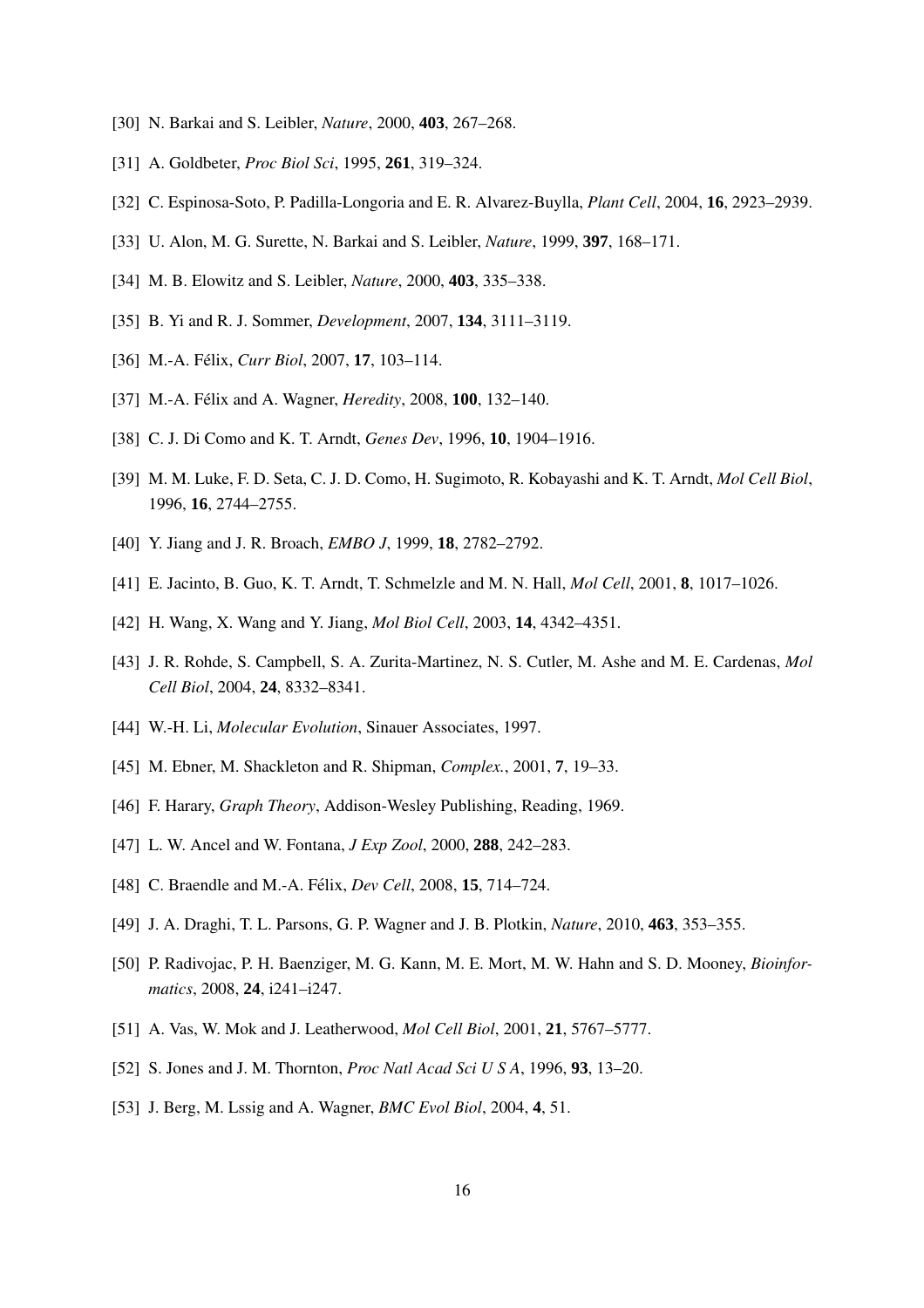- [54] P. Beltrao, J. C. Trinidad, D. Fiedler, A. Roguev, W. A. Lim, K. M. Shokat, A. L. Burlingame and N. J. Krogan, *PLoS Biol*, 2009, **7**, e1000134.
- [55] T. Zhang, R. Ramakrishnan and M. Livny, Proceedings of the 1996 ACM SIGMOD International Conference on Management of Data, Montreal, Quebec, Canada, June 4-6, 1996, 1996, pp. 103– 114.
- [56] H. Kitano, A. Funahashi, Y. Matsuoka and K. Oda, *Nat Biotechnol*, 2005, **23**, 961–966.
- [57] N. Le Novere, S. Moodie, A. Sorokin, M. Hucka, F. Schreiber, E. Demir, H. Mi, Y. Matsuoka, K. Wegner and H. Kitano, *Available from Nature Precedings*, 2008.
- [58] A. Funahashi, N. Tanimura, M. Morohashi and H. Kitano, *BIOSILICO*, 2003, **1**, 159–162.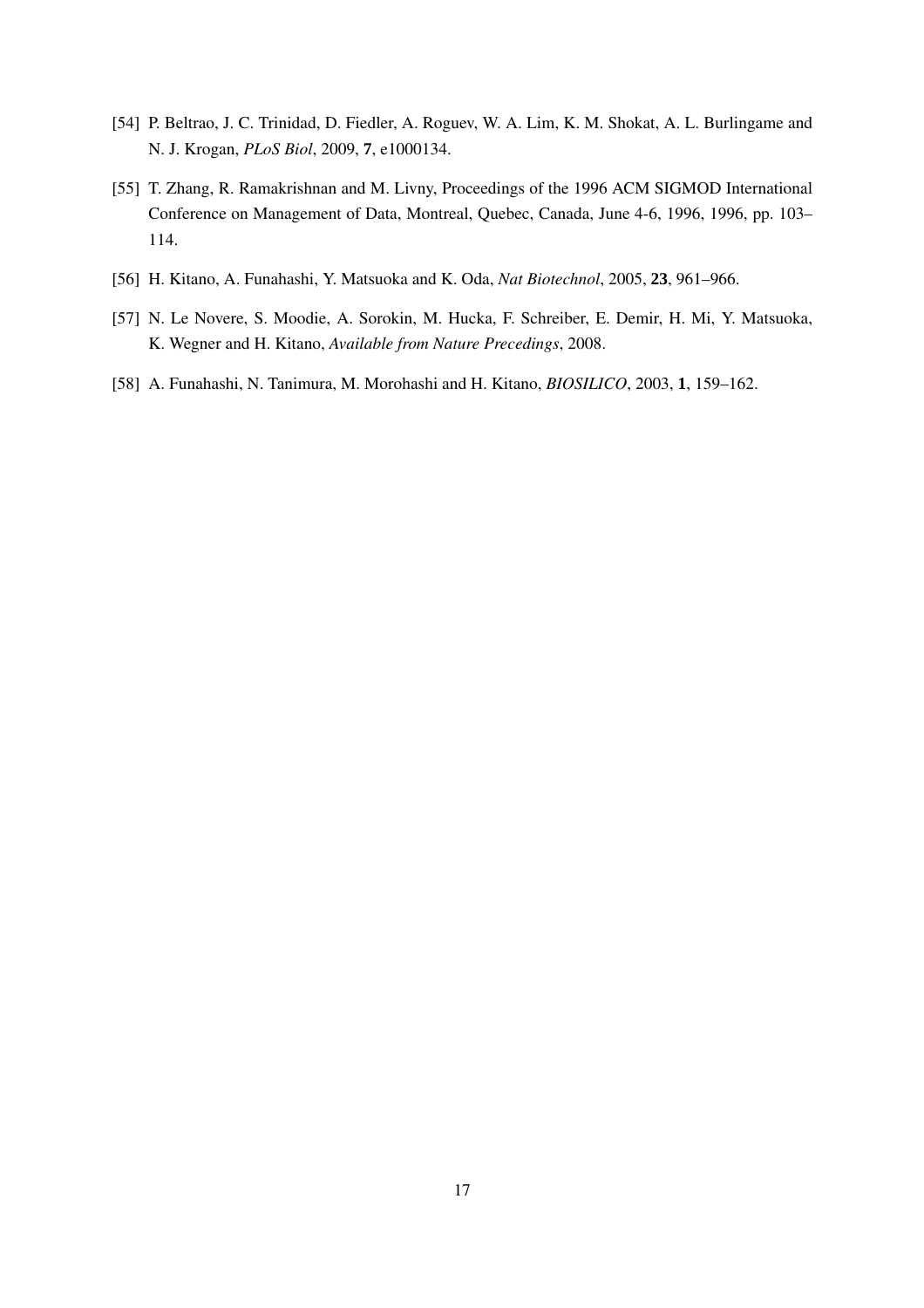# **Figures**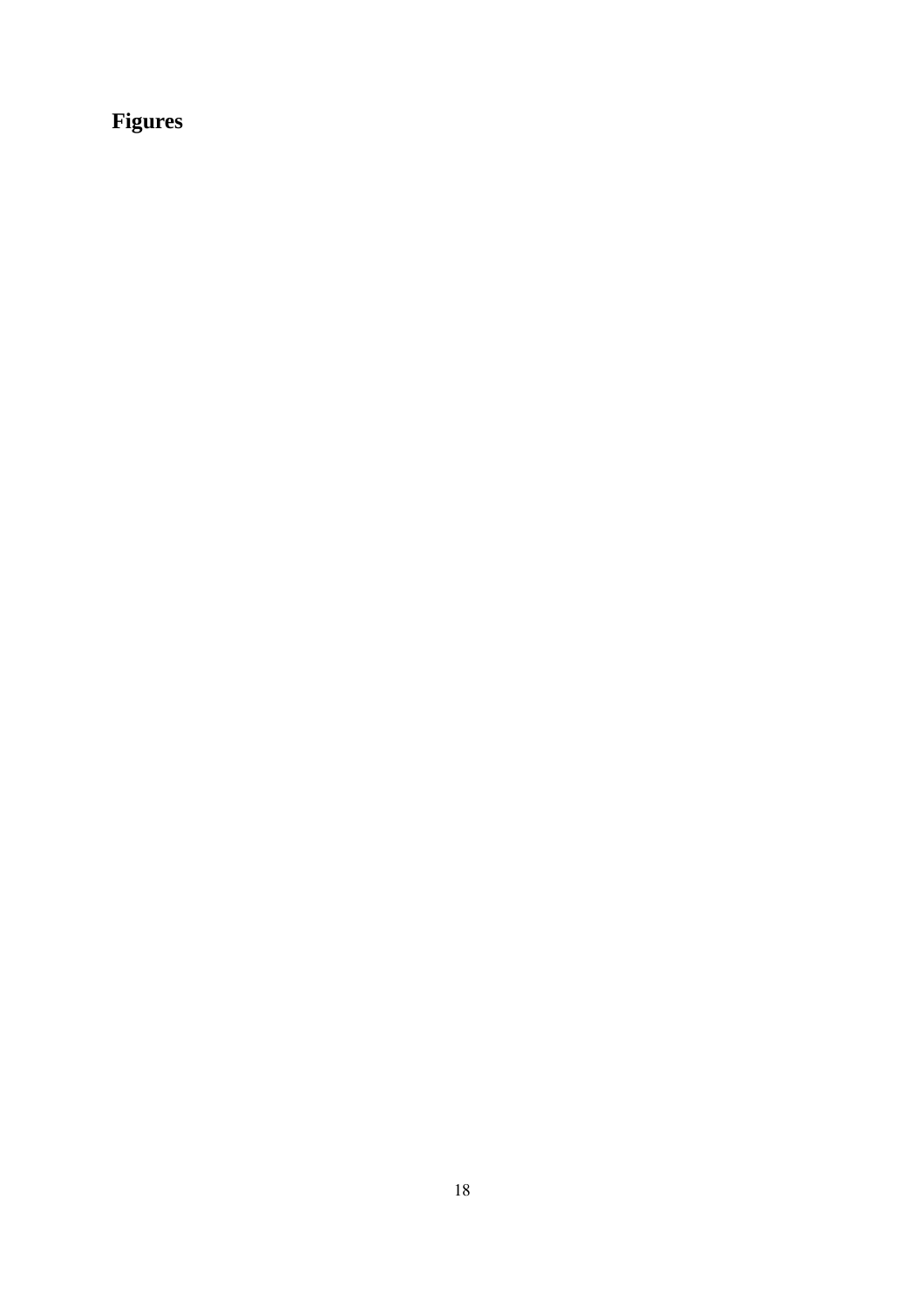

(caption on adjoining page)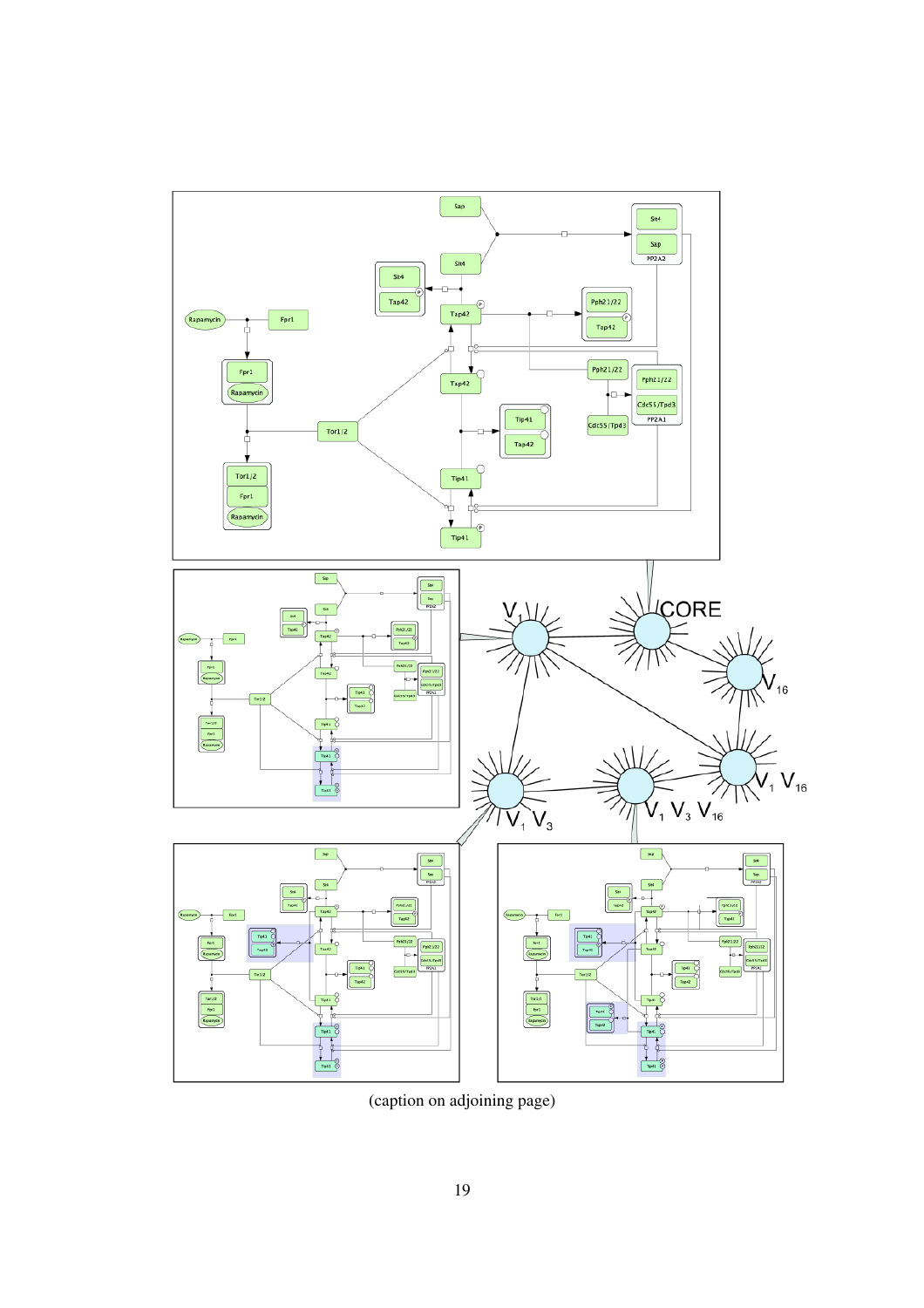Figure 1: **Schematic of TOR signal transduction models.** Schematic illustration of the connectivity of TOR circuit genotypes in genotype space. The figure illustrates a few circuit topologies (blue circles), and indicates neighbouring topologies through black lines. Each of the displayed genotypes has 18 neighbours in genotype space (stubs emerging from blue circles), only few of which are shown in detail. Each topology is labelled by the elementary topological variants (Table S1) that it contains. The core circuit (top rectangle), together with three other topologies (middle and bottom rectangles) are illustrated. Differences in topologies are indicated by shaded boxes. Each topology is represented according to a standardised process diagram graphical notation<sup>56,57</sup>. In this notation, green rectangles represent proteins and protein complexes (with or without phosphorylation), while green ellipses correspond to small molecules, such as rapamycin. On arrows, open squares indicate transitions, while filled circles indicate complex formation. Arrows ending in open circles adjacent to reactions indicate catalysis. The process diagrams were drawn using CellDesigner<sup>58</sup>.



Figure 2: **(A) Genotype set size distribution.** Note the logarithmic scale on the vertical axis. While a majority of the genotype sets are small in size, there are a few genotype sets that are very large. **(B) Most genotypes are contained within the largest genotype sets.** The horizontal axis (log-scale) represents genotype sets ranked in descending order of size. The vertical axis indicates the fraction of genotypes *contained* in genotype sets within a given size. The dotted line illustrates that 90% of the genotypes are contained within the largest 57 genotype sets. **(C) Distribution of the fraction of a genotype set occupied by the largest genotype network. (D) Distribution of maximum genotype distance within the largest genotype network of a set.** Note that the maximum genotype distance has been expressed as a fraction of genotype space diameter  $(18)$ . In both  $(C)$  and  $(D)$ , only the large genotype sets are shown.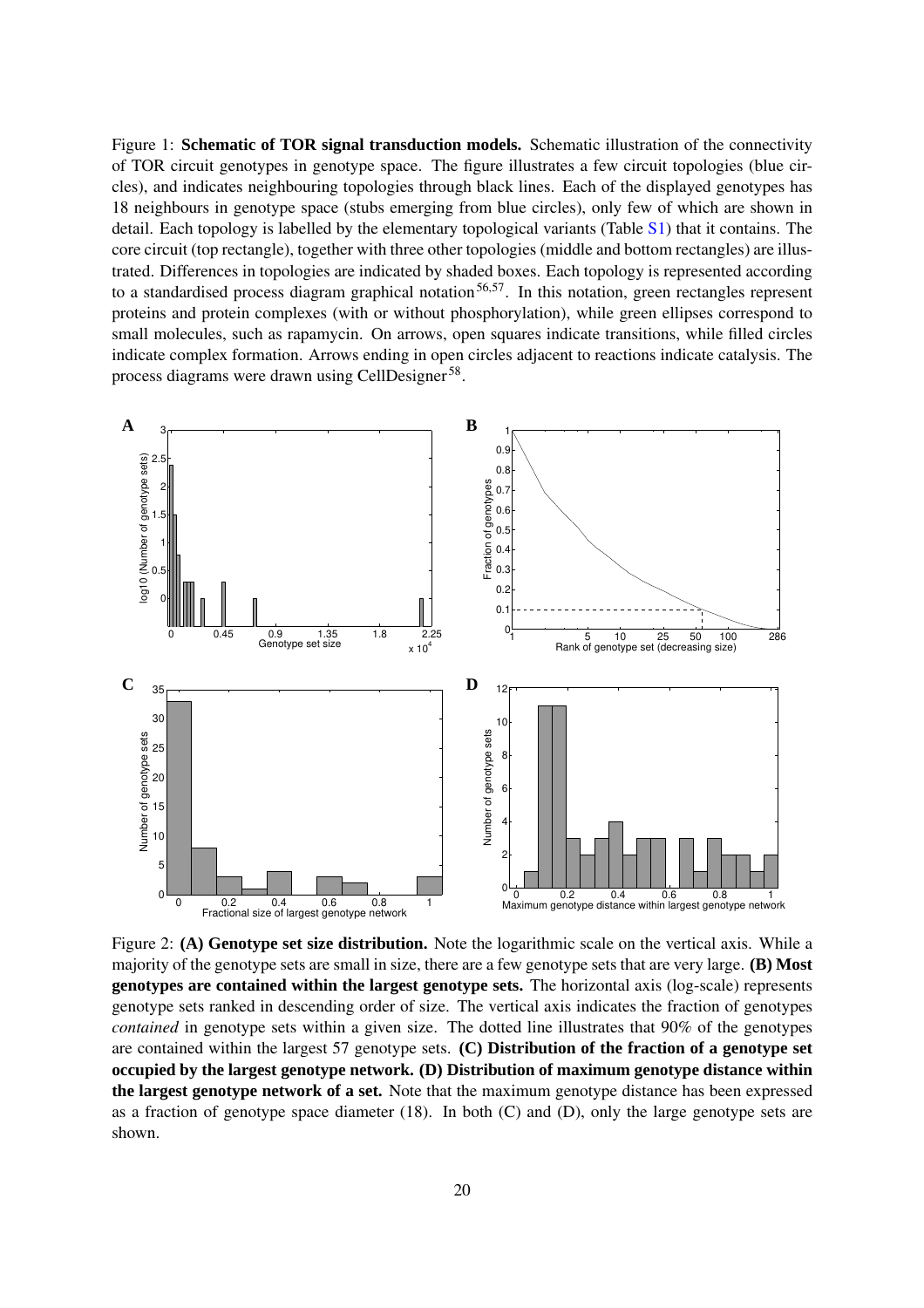

Figure 3: **(A) Phenotypes of larger genotype sets are more robust. (B) Robust genotypes encounter fewer phenotypes in their neighbourhood. (C) Robust phenotypes encounter more novel phenotypes in their neighbourhood. (D) Larger genotype networks encounter a greater number of phenotypes in their neighbourhood.** The panel shows the correlation between phenotype evolvability and the size of the largest genotype network for the large genotype sets.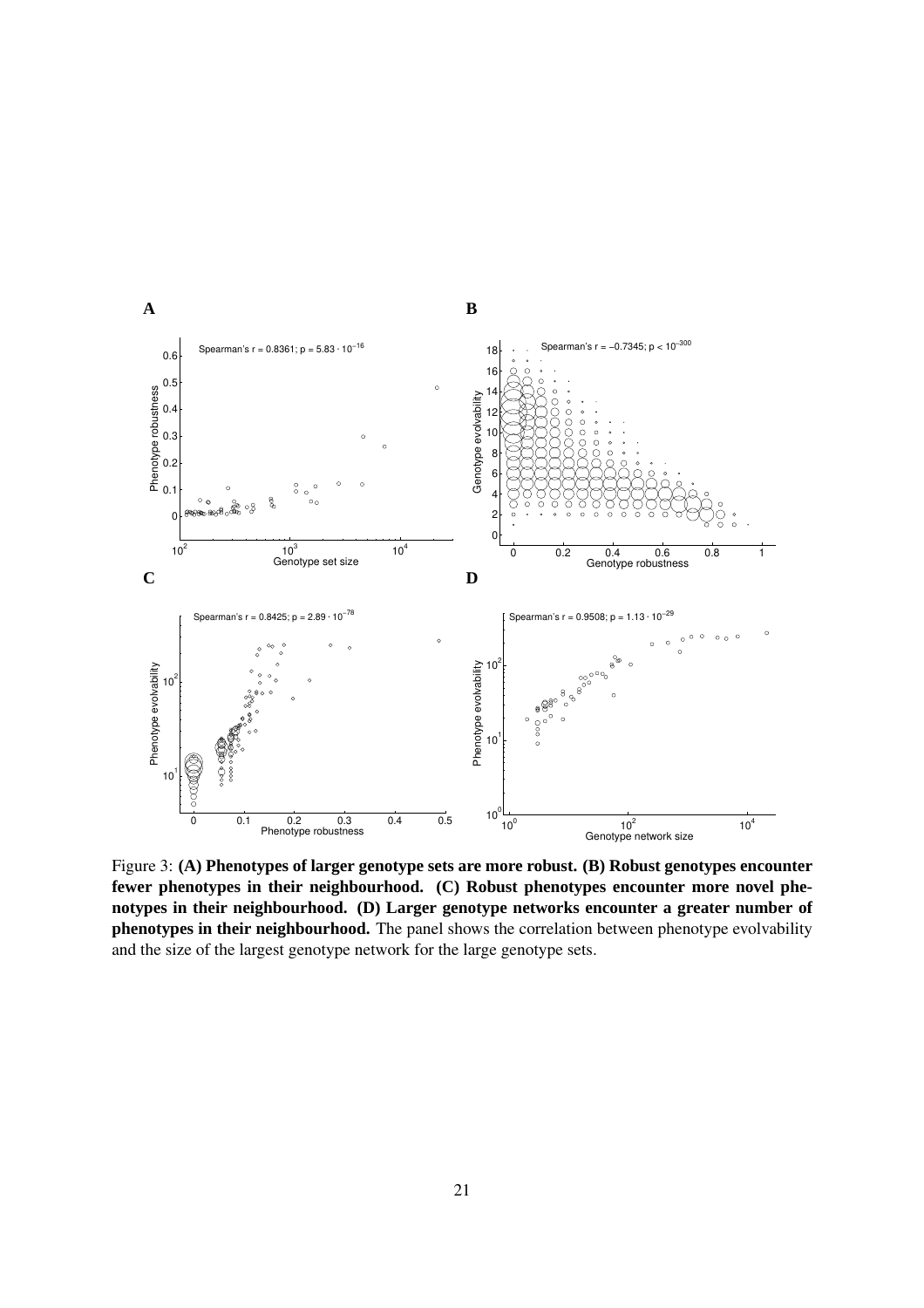

Figure 4: **(A) Phenotypic diversity of different neighbourhoods.** The horizontal axis shows the distance  $d_{ij}$  between two circuits with the same phenotype. The vertical axis shows the mean fraction  $u(G_i, G_j)$ , of unique phenotypes found in a 1-neighbourhood around these circuits, as defined in the main text. The analysis is based on the largest genotype network for each of the 286 genotype sets. The error bars indicate one standard deviation. **(B) Populations evolving on larger genotype networks can access more new phenotypes.** The largest genotype network from each of the genotype sets that contained over 90% of the genotypes were binned by size and the mean number of unique phenotypes in the 1-neighbourhood of a population evolving on each network (after 100 generations) is indicated for the different bins. The error bars indicate one standard deviation. Mutation rate per generation per individual  $\mu = 0.25$ ; population size  $N = 100$ .